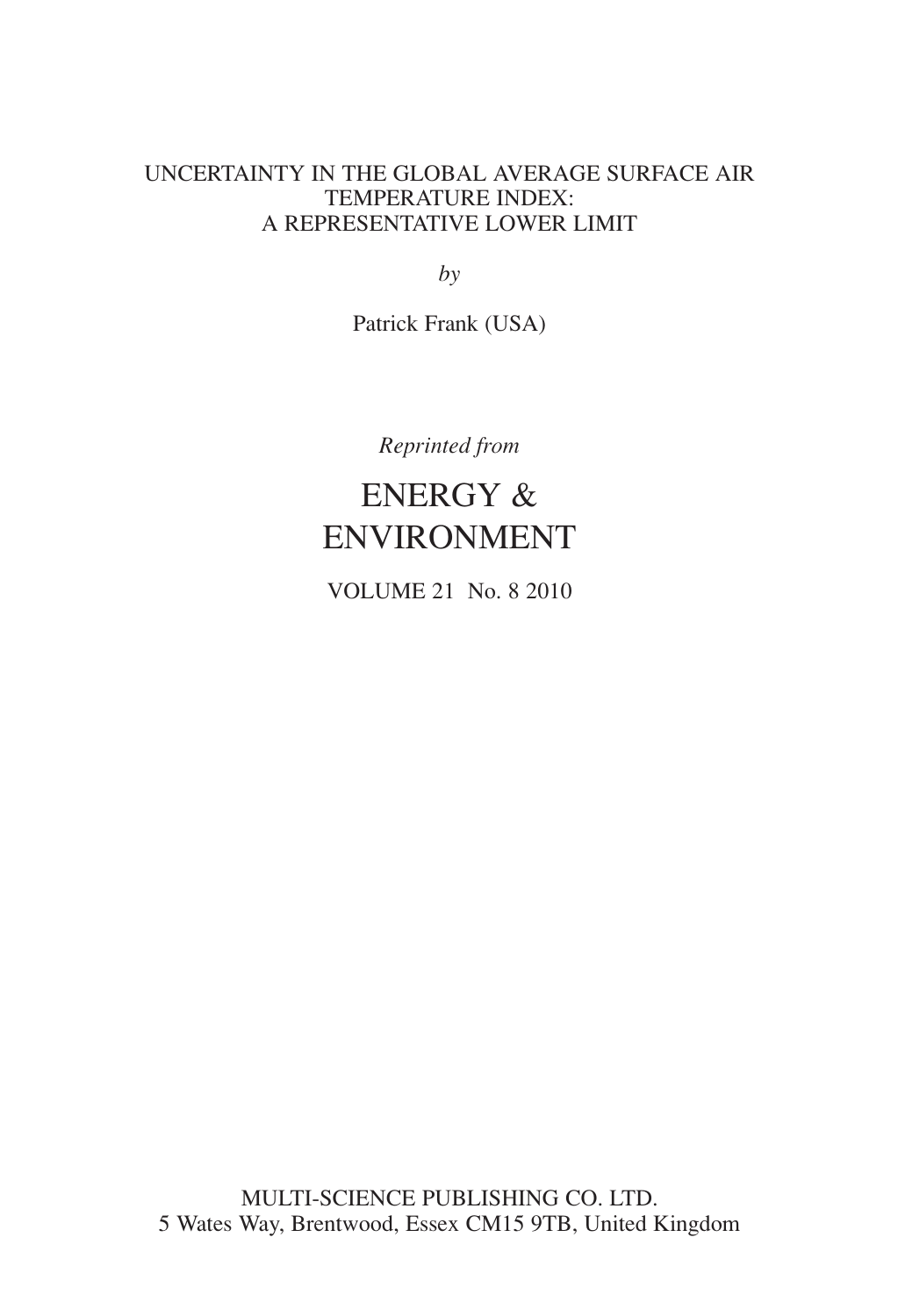# **UNCERTAINTY IN THE GLOBAL AVERAGE SURFACE AIR TEMPERATURE INDEX: A REPRESENTATIVE LOWER LIMIT**

#### **Patrick Frank**

*Palo Alto, CA 94301-2436, USA Email: pfrank830@earthlink.net*

#### **ABSTRACT**

Sensor measurement uncertainty has never been fully considered in prior appraisals of global average surface air temperature. The estimated average ±0.2 C station error has been incorrectly assessed as random, and the systematic error from uncontrolled variables has been invariably neglected. The systematic errors in measurements from three ideally sited and maintained temperature sensors are calculated herein. Combined with the ±0.2 C average station error, a representative lower-limit uncertainty of ±0.46 C was found for any global annual surface air temperature anomaly. This ±0.46 C reveals that the global surface air temperature anomaly trend from 1880 through 2000 is statistically indistinguishable from 0 C, and represents a lower limit of calibration uncertainty for climate models and for any prospective physically justifiable proxy reconstruction of paleo-temperature. The rate and magnitude of 20th century warming are thus unknowable, and suggestions of an unprecedented trend in 20th century global air temperature are unsustainable.

#### **1. INTRODUCTION**

The rate and magnitude of climate warming over the last century are of intense and continuing international concern and research [1, 2]. Published assessments of the sources of uncertainty in the global surface air temperature record have focused on station moves, spatial inhomogeneity of surface stations, instrumental changes, and land-use changes including urban growth.

However, reviews of surface station data quality and time series adjustments, used to support an estimated uncertainty of about  $\pm 0.2$  C in a centennial global average surface air temperature anomaly of about +0.7 C, have not properly addressed measurement noise and have never addressed the uncontrolled environmental variables that impact sensor field resolution [3-11]. Field resolution refers to the ability of a sensor to discriminate among similar temperatures, given environmental exposure and the various sources of instrumental error.

In their recent estimate of global average surface air temperature and its uncertainties, Brohan, et al. [11], hereinafter B06, evaluated measurement noise as discountable, writing, "The random error in a single thermometer reading is about 0.2 C (1σ) [*Folland,*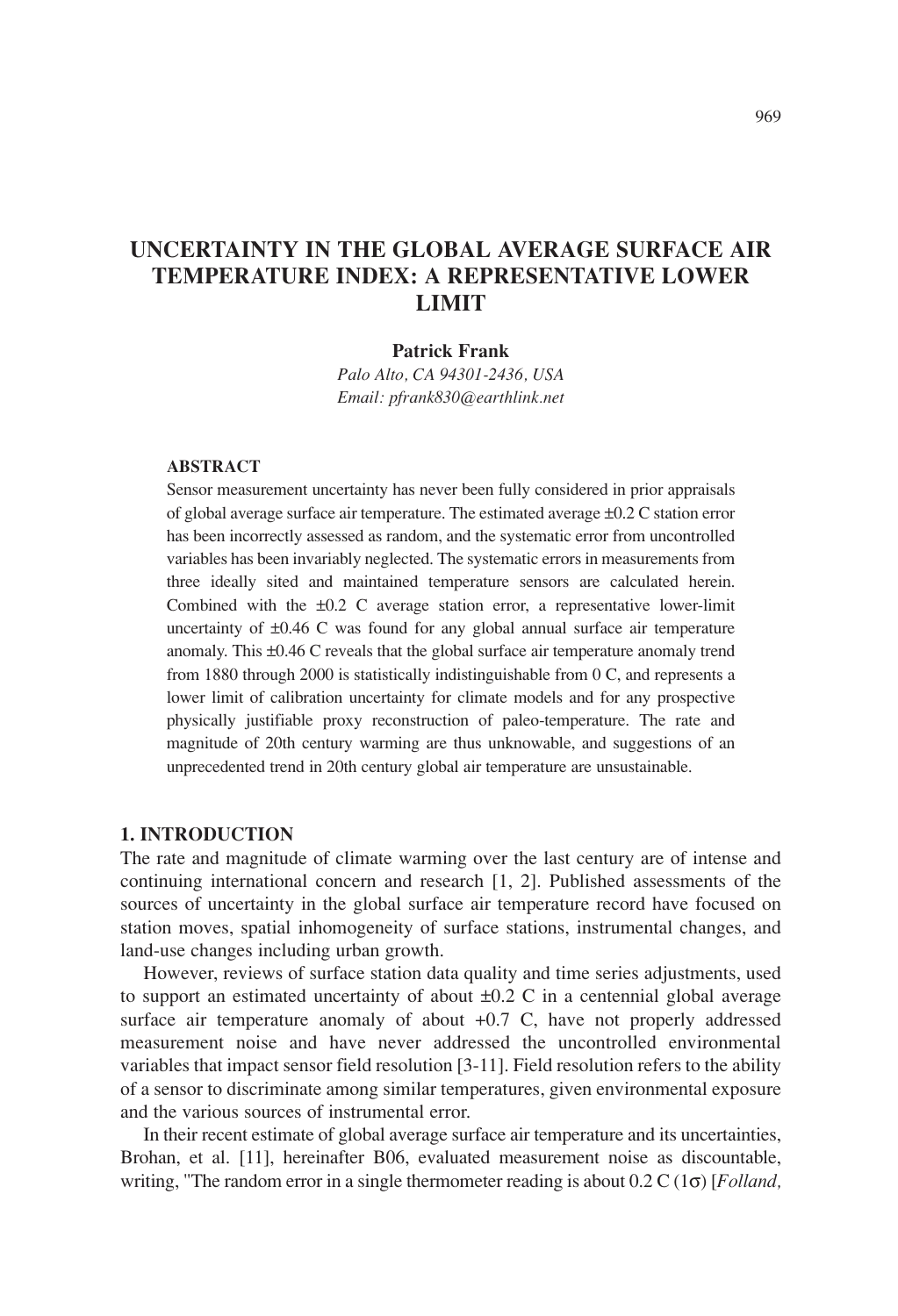*et al., 2001*] ([12]); the monthly average will be based on at least two readings a day throughout the month, giving 60 or more values contributing to the mean. So the error in the monthly average will be at most  $0.2 / \sqrt{60}$  = 0.03 C and this will be uncorrelated with the value for any other station or the value for any other month." Paragraph [29] of B06 rationalizes this statistical approach by describing monthly surface station temperature records as consisting of a constant mean plus weather noise, thus, "The station temperature in each month during the normal period can be considered as the sum of two components: a constant station normal value (C) and a random weather value (w, with standard deviation  $\sigma_i$ )." This description plus the use of a  $1/\sqrt{60}$  reduction in measurement noise together indicate a signal averaging statistical approach to monthly temperature.

#### **1.1. The scope of the study**

This study evaluates a lower limit to the uncertainty that is introduced into the temperature record by the estimated noise error and the systematic error impacting the field resolution of surface station sensors.

Basic signal averaging is introduced and then used to elucidate the meaning of the estimated ±0.2 C average uncertainty in surface station temperature measurements as described by Folland, et al. [12]. An estimate of the noise uncertainty in any given annual temperature anomaly is then developed. Following this, the lower limits of systematic error in three temperature sensors are calculated using previously reported ideal field studies [13].

Finally, the average measurement noise uncertainty and the lower limit of systematic error in a Maximum–Minimum Temperature System (MMTS) sensor are combined into a total lower limit of uncertainty for an annual anomaly, referenced to a 30-year mean. The effect of this lower-limit uncertainty on the global average surface air temperature anomaly time series is described. The study ends with a summary and a brief discussion of the utility of the instrumental surface air temperature record as a validation target in climate studies.

#### **2. SIGNAL AVERAGING**

The error in an observable due to random noise can be made negligible by averaging repetitive measurements [14, 15]; a technique that is exploited to excellent effect in spectroscopy [16]. Three cases below show when noise reduction by signal averaging is appropriate, and when it is not. The statistical model in B06 is then appraised in light of these cases.

#### **2.1. Case 1**

In signal-averaging repetitive measurements of a constant temperature, the measurement in a random noise model is,

$$
t_i = \tau_c + n_i \tag{1}
$$

where  $t_i$  is the measured temperature,  $\tau_c$  is the constant "true" temperature, and  $n_i$  is the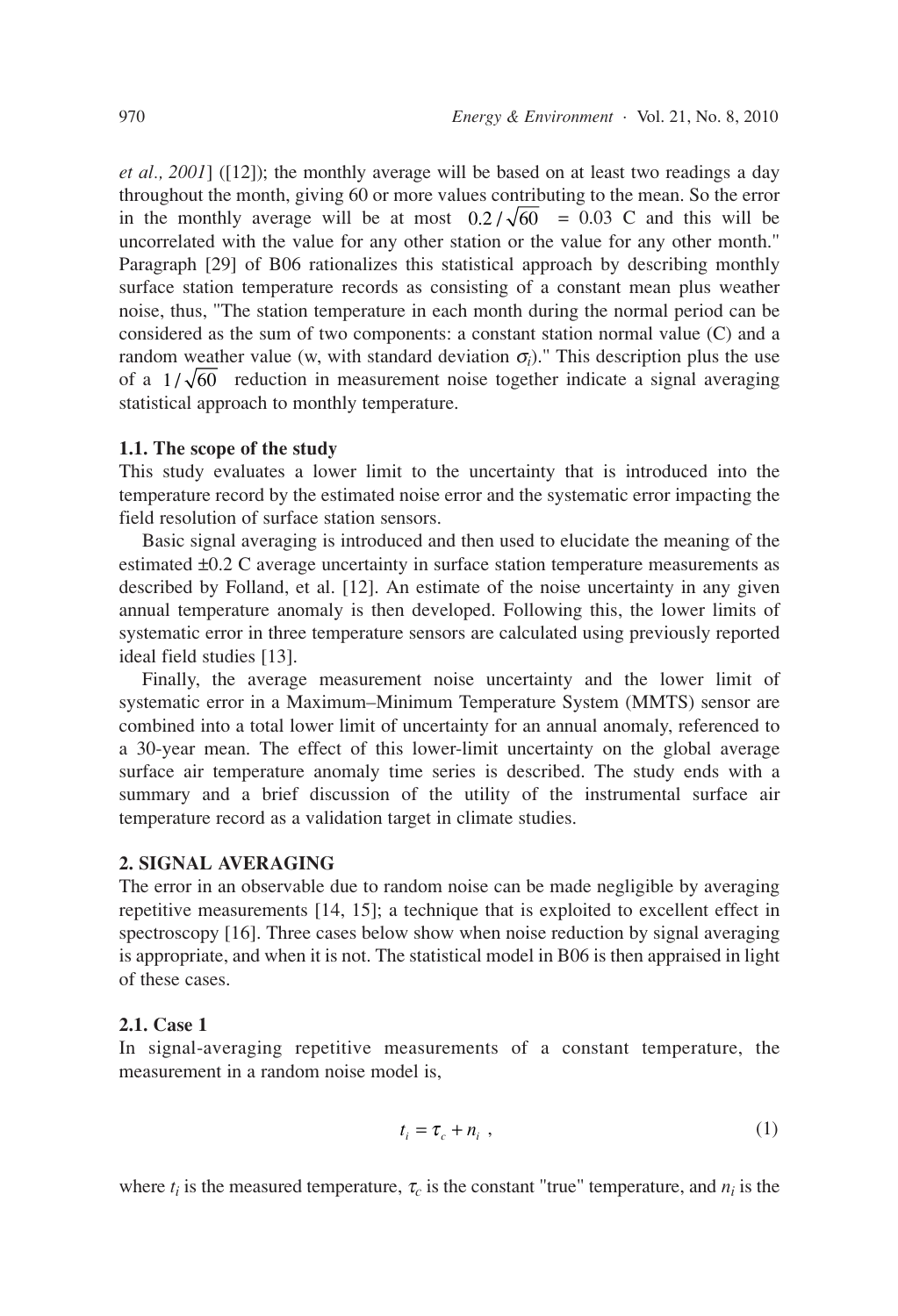random noise associated with the *i*<sup>th</sup> measurement. When the noise is stationary, it has a constant average intensity and a mean of 0. The mean temperature is  $\bar{T} = \frac{1}{N} \sum_{i=1}^{N} t_i$ , and the 'mean temperature  $\pm$  mean noise' is, *i* = 1

$$
\bar{T} \pm \bar{n} = \frac{1}{N} \sum_{i=1}^{N} t_i \pm \frac{1}{N} \sqrt{\sum_{i=1}^{N} (t_i - \bar{T})^2} .
$$
 (2)

When N is large and the noise is stationary,  $t_i - \bar{T} = n_i$  and  $\sqrt{\sum_{i=1}^{N} (t_i - \bar{T})}$  $\sum^{N} (n_i)^2 \Rightarrow \sqrt{N \sigma_n^2}$ , where  $\sigma_n^2$  is the variance of the noise intensity, and "⇒" signifies  $\sum_{i=1}^{N} (t_i - \bar{T})^2 =$  $t_i - \bar{T} = n_i$  and  $\sqrt{\sum_{i=1}^{N} (t_i - \bar{T})^2}$ 

'approaches equality with.' Finally, *i* = 1

$$
\bar{T} \pm \bar{n} = \frac{1}{N} \sum_{i=1}^{N} t_i \pm \frac{1}{N} \sqrt{N \sigma_n^2} = \bar{T} \pm \frac{\sigma_n}{\sqrt{N}} \quad . \tag{3}
$$

That is, given a constant temperature and stationary random noise, averaging repetitive measurements of any constant temperature reduces the impact of noise as  $1/\sqrt{N}$  , and at large N,  $\bar{T} \Rightarrow \tau_c$  and  $\sigma_n/\sqrt{N} \Rightarrow 0$  [15, 17, p. 53ff]. Noise reduction by signal averaging is thus entirely appropriate when data fall within Case 1.

#### **2.2. Case 2**

Now suppose the conditions of Case 1 are changed so that the N true temperature magnitudes, <sup>τ</sup>*<sup>i</sup>* , vary inherently but the noise variance remains stationary and of constant average intensity. Thus,  $\tau_1 \neq \dots \neq \tau_i \neq \tau_j \neq \dots \neq \tau_n$ , while  $\sigma_1^2 = \dots = \sigma_i^2 = \sigma_j^2 = \dots = \sigma_n^2$ . Then,

$$
t_i = \tau_i + n_i, \qquad (4)
$$

where  $t_i$  is again the measured temperature,  $\tau_i$  is the "true" instantaneous temperature, and  $n_i$  is again the noise intensity associated with the  $i^{th}$  measurement. This case may reflect a series of daily temperatures from any well-sited and maintained surface station sensor. In this case the 'mean temperature  $\pm$  mean noise' will again be,

$$
\bar{T} \pm \bar{n} = \frac{1}{N} \sum_{i=1}^{N} t_i \pm \frac{1}{N} \sqrt{\sum_{i=1}^{N} (n_i)^2} = \bar{T} \pm \frac{\sigma_n}{\sqrt{N}}.
$$
 (5)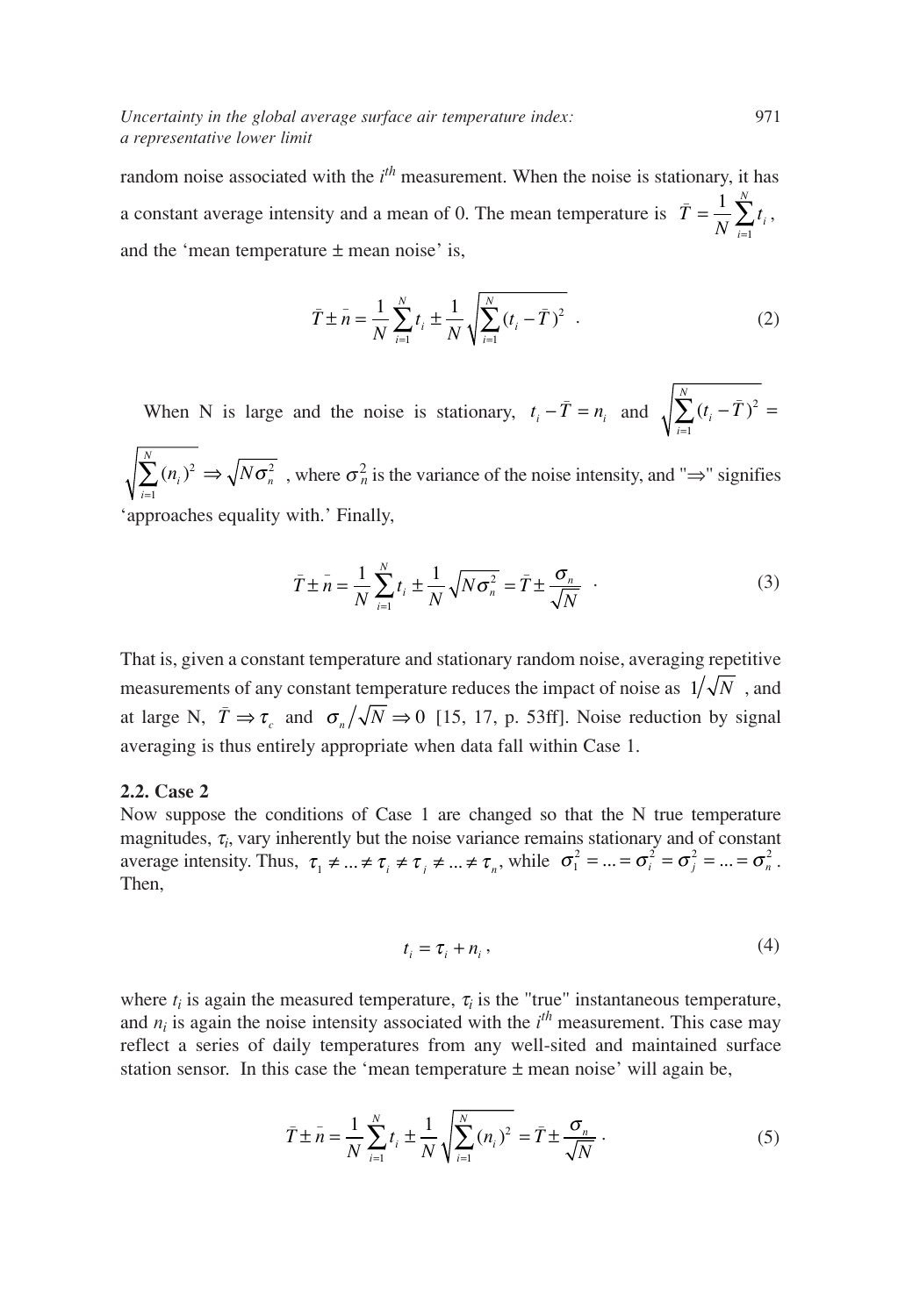However, a further source of uncertainty now emerges from the condition  $\tau_i \neq \tau_j$ . The mean temperature,  $\bar{T}$ , will have an additional uncertainty,  $\pm s$ , reflecting the fact that the  $\tau_i$  magnitudes are inherently different. The result is a scatter of the inherently different temperature magnitudes about the mean, because now  $(t_i - T) = (n_i + \Delta \tau_i)$ , where  $\Delta \tau_i$  represents the difference between the "true" magnitude of  $\tau_i$  and  $\bar{T}$ , apart from noise. The magnitudes of the  $n_i$  and the  $\tau_i$ , are physically independent and uncorrelated, and  $n_i$  and  $\Delta \tau_i$  are statistically independent. Therefore the uncertainties due to these factors can be calculated separately:

$$
\sigma_{noise}^2 = \frac{1}{N} \sum_{i=1}^{N} (n_i)^2 \to \pm \frac{\sigma_{noise}}{\sqrt{N}} \text{ , but } s^2 = \frac{1}{N-1} \sum_{i=1}^{N} (\Delta \tau_i)^2 \text{ [17,p. 9ff]} \tag{6}
$$

The condition of noise stationarity means that the  $n_i$  have a true constant mean of zero (i.e.,  $\mu_{noise} = 0$ ). However, the second part of eqn. (6) shows that use of the empirical mean temperature,  $\overline{T}$ , in calculating  $\Delta \tau_i = \tau_i - \overline{T}$ , removes a degree of freedom from *s*<sup>2</sup>. Following from eqns. (5) and (6), although the impact of random noise on  $\overline{T}$  diminishes

with  $1/\sqrt{N}$ , the magnitude uncertainty in  $\overline{T}$ , given by,  $\pm s = \sqrt{\frac{\sum_{i=1}^{n} (\Delta \tau_i)^2}{N-1}}$  [17, p. 9ff], does not.  $s = \sqrt{\frac{i=1}{N}}$  $\sum_{i=1}$   $\sum_{i=1}$  $\sum^N \left(\Delta \pmb{\tau}_i \right)^2$ 1  $1/\sqrt{N}$ , the magnitude uncertainty in  $\overline{T}$ , given by,  $\pm s = \sqrt{\frac{m}{N-1}}$ 

For Case 2 measurements the noise variance,  $\sigma_n^2$ , and the magnitude uncertainty,  $\pm s$ , must enter into the total uncertainty in the mean temperature as  $\bar{T} \pm (\sigma_n / \sqrt{N}) \pm s$ .

Therefore under Case 2, the uncertainty never approaches zero no matter how large N becomes, because although  $\pm \sigma_n$  should automatically average away,  $\pm s$  is never zero.

The usual way to represent the uncertainty in averages of inherently varying magnitudes is with the standard deviation (SD) of the total scatter about the mean [17, *N*

p. 11], e.g., 
$$
SD = \sqrt{\sum_{i=1}^{N} (t_i - \bar{T})^2} / (N - 1)
$$
. If the sensor  $\pm \sigma_n$  has been measured

independently, then  $\pm s$  can be extracted as  $\pm s = \pm SD \mp (\sigma_n / \sqrt{N})$  because measurement noise and magnitude scatter are statistically independent. The magnitude uncertainty, ±*s*, is a measure of how well a mean represents the state of the system. A large ±*s* relative to a mean implies that the system is composed of strongly heterogeneous sub-states poorly represented by the mean state [18]. This caution has bearing on the physical significance of mean temperature anomalies (see below).

#### **2.3. Case 3**

Finally, suppose a series of N temperature measurements of inherently unique magnitudes but now also with unique and unequal noise variances. Thus as in Case 2,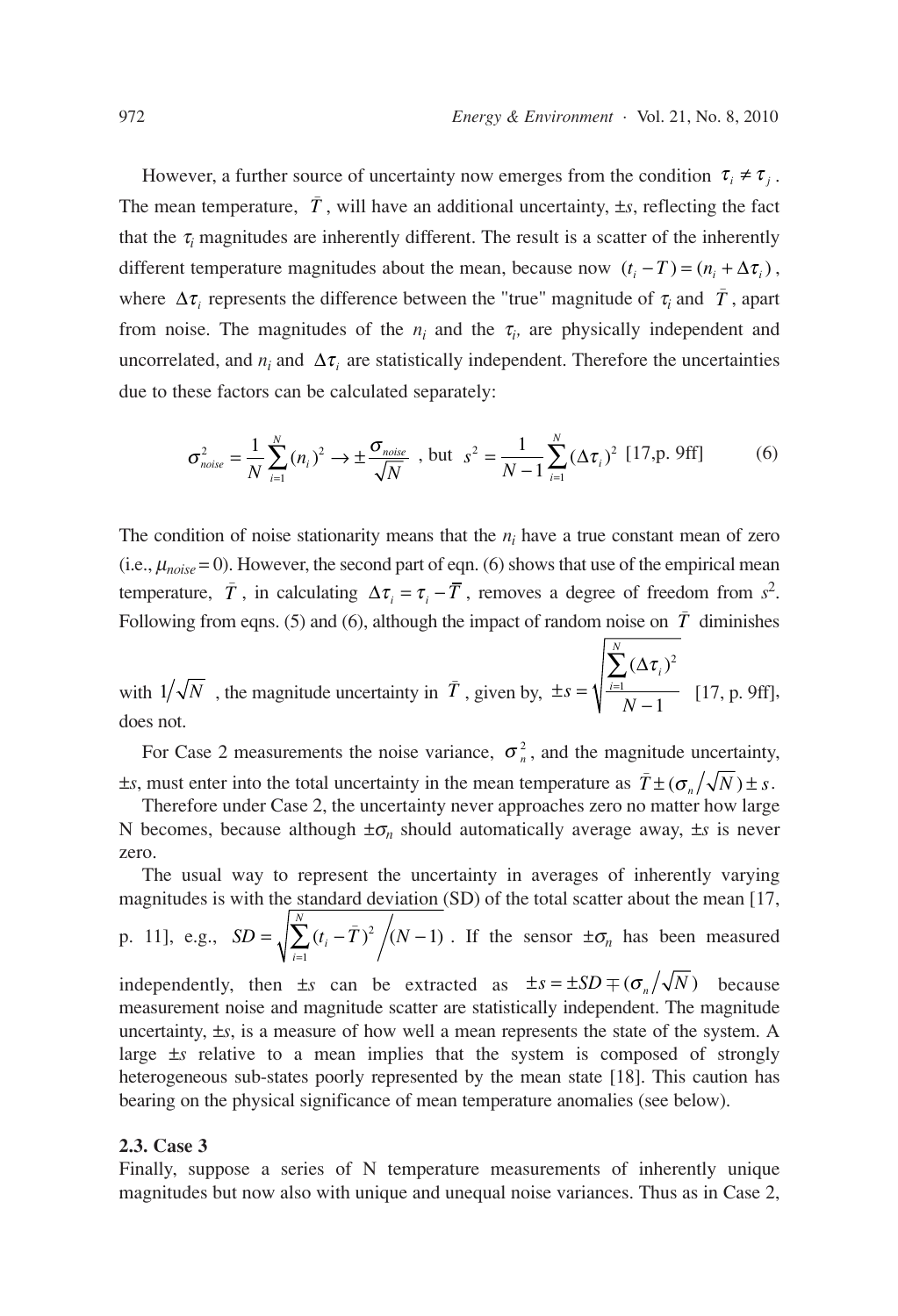$\tau_i = \tau_i + n_i$ , but now both  $\tau_1 \neq ... \neq \tau_i \neq \tau_j \neq ... \neq \tau_n$  and  $\sigma_1^2 \neq ... \neq \sigma_i^2 \neq \sigma_j^2 \neq ... \neq \sigma_n^2$ . This condition could arise from a time-dependent shift in the magnitude of the measurement noise of a single sensor, or when averaging temperatures from multiple sensors that each exhibits an independent and unique noise variance. The latter situation is closest to a real-world spatial average, in which temperature measurements from numerous stations are combined.

#### *2.3.1. Case 3a*

If the unequal noise variances from each and all of the station sensors are known to be

stationary and uncorrelated, then  $T = \frac{1}{N} \sum_{i=1}^{N} t_i$  and the variance of the mean is  $\bar{r} = \frac{1}{N} \sum_{i=1}^{N}$  $\frac{1}{N}\sum_{i=1}^N$ 

 $\sigma_{\mu}^2 = 1/\sum (1/\sigma_i^2)$  [17, p. 57]. One can simplify analysis by scaling all the variances to a single variance, thus  $\sigma_i^2 = \sigma_i^2$ ;  $\sigma_j^2 = c_j \sigma_i^2$ ;  $\sigma_k^2 = c_k \sigma_i^2$ ; ...;  $\sigma_n^2 = c_n \sigma_i^2$ , where  $c_j, c_k, \ldots, c_n$  are the coefficients of scale. Each of the N unequal variances entering a mean can now be transformed into an average variance of uniform magnitude as, 1  $= 1 / \sum (1$  $\sum_{i=1}^{\infty}(1/\sigma_i^2)$ *n*

$$
\frac{1}{N}(\sigma_i^2 + c_j \sigma_i^2 + c_k \sigma_i^2 + \dots + c_n \sigma_i^2) = \frac{1}{N} (1 + c_j + c_k + \dots + c_n) \sigma_i^2 = q \sigma_i^2 = q \sigma_c^2 \tag{7}
$$

where  $q = (1/N) \times (1 + c_j + c_k + ... + c_n)$ , and  $\sigma_i^2 \equiv \sigma_c^2$  is a constant stationary variance. On combining N measurements, the variance of the mean becomes,

$$
\sigma_{\mu}^{2} = \frac{1}{\sum_{i=1}^{n} (\frac{1}{q\sigma_{c}^{2}})} = \frac{1}{\frac{N}{q\sigma_{c}^{2}}} = \frac{q\sigma_{c}^{2}}{N}
$$
(8)

The average noise uncertainty in  $\bar{T}$  is then  $\pm \bar{\sigma}_{noise} = \pm [\sqrt{q} \times (\sigma_c/\sqrt{N})]$ , and if  $\sigma_i^2$  was the minimum of variances, then  $\sqrt{q} > 1$ . Thus, with stationary noise variances of known but uneven magnitude, an average noise uncertainty can be found,  $\pm \bar{\sigma}_{noise} = \pm \sqrt{q} \sigma_c$ , that again diminishes as  $1/\sqrt{N}$ . It is important to notice that  $\sigma_n^2$ of Case 2, a variance of noise, is calculationally and conceptually distinct from  $\bar{\sigma}_n^2$  of Case 3, an average of variances.

#### *2.3.2. Case 3b*

When sensor noise variances have not been measured and neither their stationarity nor their magnitudes are known, an adjudged average noise variance must be assigned using physical reasoning [19]. For multiple sensors of unknown noise provenance, or for a time series from a single sensor of unknown and possibly irregular variance, an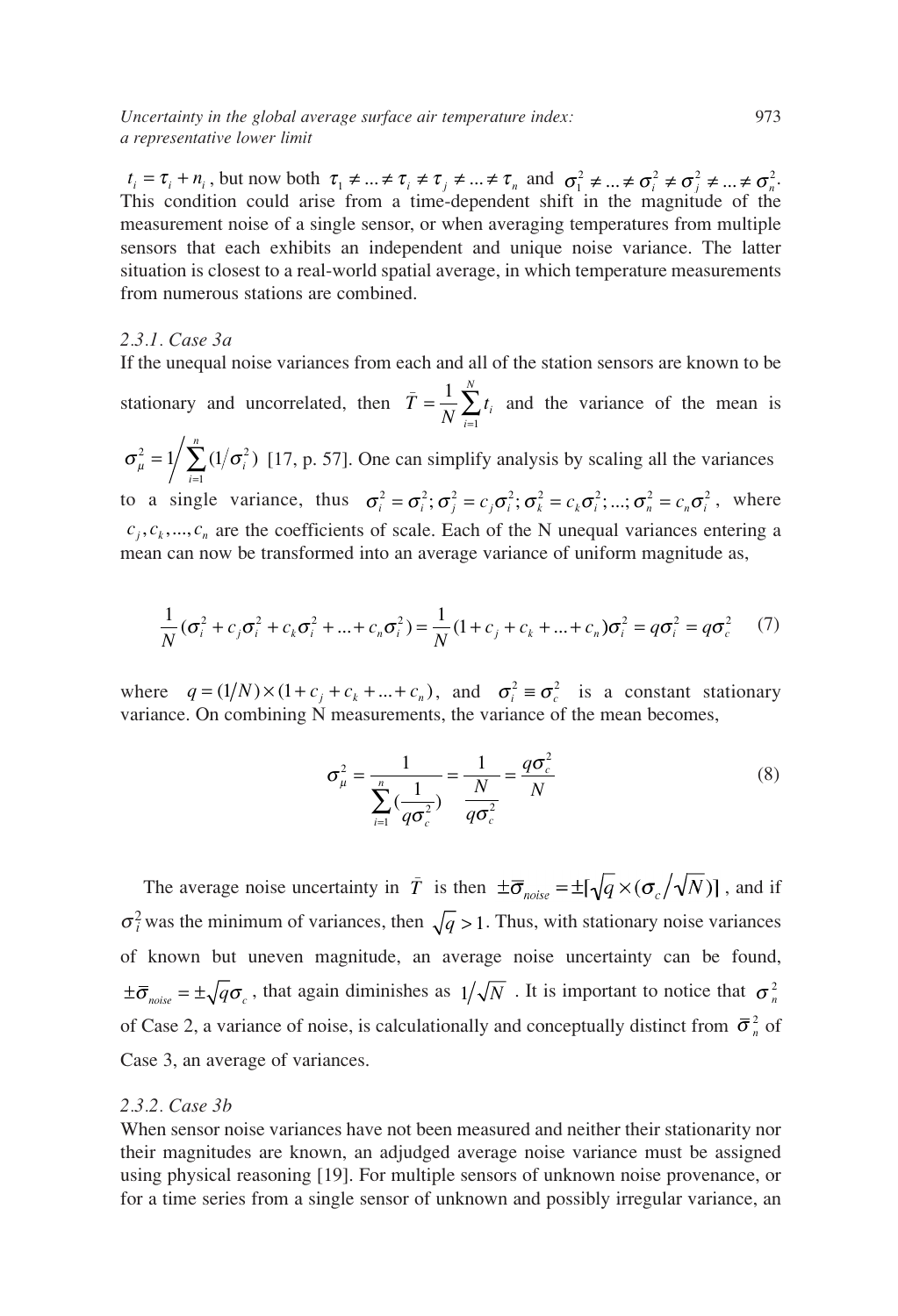adjudged estimate of measurement noise variance is implicitly a simple average,  $\sigma_i^{2} = \frac{1}{N} \sum_j \sigma_i'^2$ , where each  $\sigma_i'^2$  is of unknown provenance and nominally represents the unique noise variance of one of the N measurements. The primed sigma indicates  $\bar{\sigma}'^2_{noise} = \frac{1}{N} \sum_{i=1}^N \sigma'_i$ *N* 2  $\frac{1}{2}$   $\sum \pi'^2$ 1 1

an adjudged estimate and distinguishes Case 3b noise uncertainty from those of Cases 1-3a.

In the case of an adjudged average noise uncertainty, each temperature measurement must be appended with the constant uncertainty estimate as,  $t_i \pm \bar{\sigma}'_{noise}$ .

The mean of a series of N measurements is the usual  $T = \frac{1}{N} \sum_{i=1}^{N} t_i$ , but the average  $\bar{r} = \frac{1}{N} \sum_{i=1}^{N}$  $\frac{1}{N}\sum_{i=1}^N$ 

noise uncertainty in the measurement mean is  $\pm \bar{\sigma}'_{\mu} = \sqrt{N \times \bar{\sigma}'_{noise}} / (N-1)$  [17, p. 58,  $w_i = 1$ , with one degree of freedom lost because the estimated noise variance in each measurement is an implied mean.

Thus when calculating a measurement mean of temperatures appended with an adjudged constant average uncertainty, the uncertainty does not diminish as  $1/\sqrt{N}$ . Under Case 3b, the lack of knowledge concerning the stationarity and true magnitudes of the measurement noise variances is properly reflected in a greater uncertainty in the measurement mean. The estimated average uncertainty in the measurement mean,  $\pm \bar{\sigma}'_{\mu}$ , is not the mean of a normal distribution of variances, because under Case 3b the magnitude distribution of sensor variances is not known to be normal.

The condition  $\tau_i \neq \tau_j$  in Case 3 also produces a magnitude uncertainty,  $\pm s$ , in analogy with Case 2. When the magnitudes and stationarities of measurement noise variances are both unknown, the total uncertainty in a measurement mean is

$$
\pm \overline{\sigma}_{\text{total}} = \sqrt{\sum_{i=1}^{N} (t_i - \overline{T})^2 / (N - 1)} \text{ . In Case 3b, } \pm \overline{\sigma}_{\mu}^{\prime} \text{ does not diminish as } 1/\sqrt{N} \text{ , and } \pm \overline{s}
$$

cannot be separated from  $\pm \bar{\sigma}'_{\mu}$ .

#### **3. RESULTS AND DISCUSSION**

#### **3.1. The average noise uncertainty estimate**

It is now possible to evaluate the  $\pm 0.2$  C uncertainty estimate of Folland, et al. [12], who "estimated the two standard error ( $2\sigma$ ) measurement error to be 0.4 °C in any single daily [land air-surface temperature] observation." This estimate was not based on a survey of sensors nor followed by a supporting citation. The temperature sensor at each station will exhibit a unique and independent noise variance, and the context in Ref. [12] provides that the  $\pm 0.2$  C is from the estimated average variance of the ensemble of variances of the individual surface station sensors entering measurements into a global average surface air temperature. This estimated uncertainty thus falls under Case 3, above.

Following this identification, the question next becomes whether the relevant station sensor noise variances are stationary and of known magnitude. In general, detailed examinations of errors in station histories have focused principally on inhomogeneities due to instrumental changes and station moves [3, 9, 20-24], but have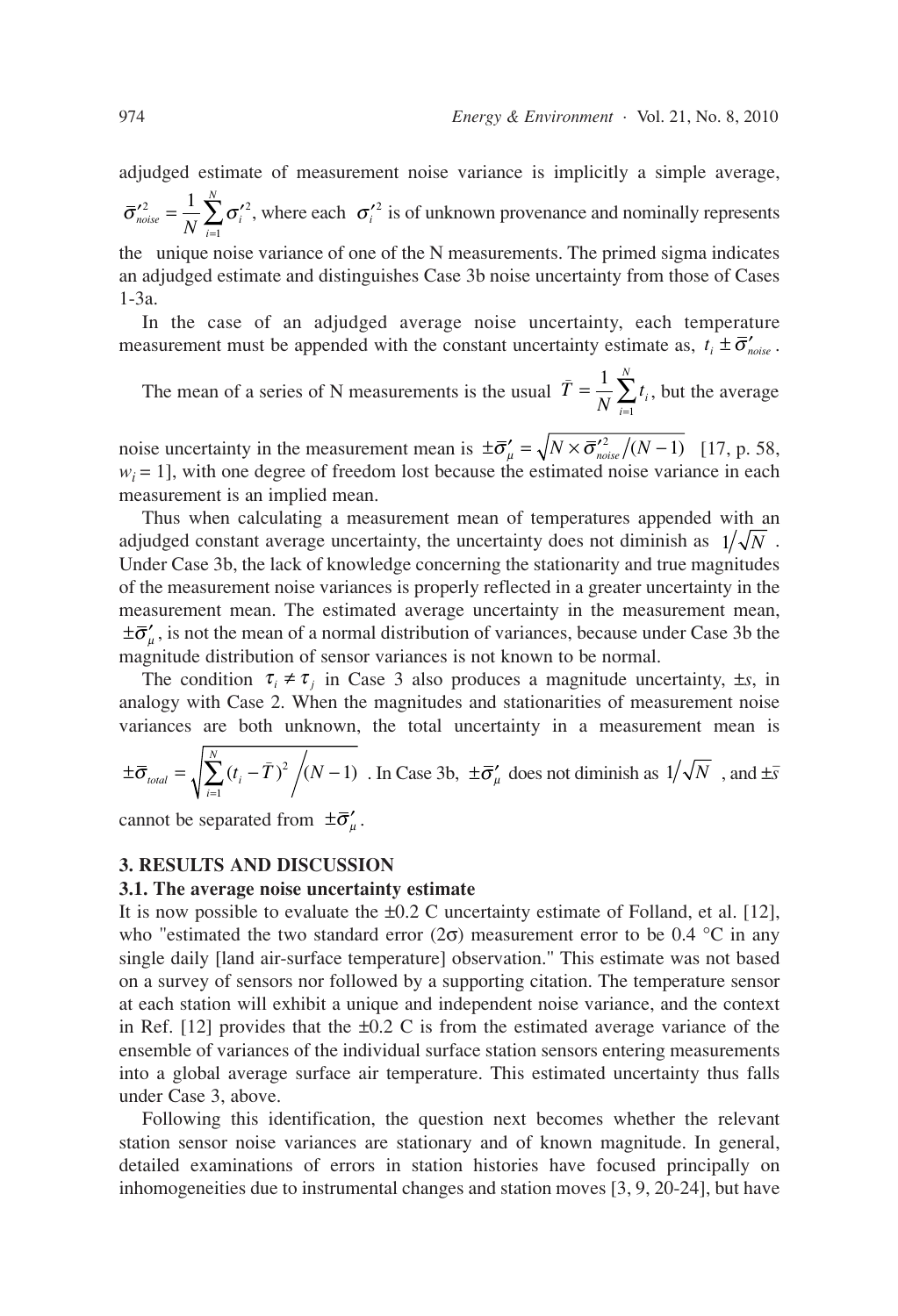not mentioned appraisals of station sensor variance. Reviews of time series quality control and homogeneity adjustments do not discuss sensor evaluation [7-10], and the methodological report of USHCN data quality [25] does not describe validation or sampling of noise stationarity in temperature sensors. The surface station sensor diagnostics, available in the online reports of the new USCRN National Climatic Data Center network, include standard deviations calculated from the twelve temperatures recorded hourly (http://www.ncdc.noaa.gov/crn/report; see the "Air Temperature Sensor Summary," under "Instruments"). But despite the set of ~8640 monthly standard deviations from individual CRN sensor data streams, which should give some measure of the magnitude and stationarity of variance, no extensive survey of station sensor variance is evident in published work.

The quality of individual surface stations is perhaps best surveyed in the US by way of the commendably excellent independent evaluations carried out by Anthony Watts and his corps of volunteers, publicly archived at http://www.surfacestations.org/ and approaching in extent the entire USHCN surface station network. As of this writing, 69% of the USHCN stations were reported to merit a site rating of poor, and a further 20% only fair [26]. These and more limited published surveys of station deficits [24, 27-30] have indicated far from ideal conditions governing surface station measurements in the US. In Europe, a recent wide-area analysis of station series quality under the European Climate Assessment [31], did not cite any survey of individual sensor variance stationarity, and observed that, "it cannot yet be guaranteed that every temperature and precipitation series in the December 2001 version will be sufficiently homogeneous in terms of daily mean and variance for every application." Likewise, sensor variance was not mentioned in recent studies of data quality from surface stations in Canada [32, 33], where it was noted in 2002 that, "adjustments have only been carried out for identified step changes and the homogenized monthly temperatures have not been adjusted for artificial trends at this time." The authors stated further that, "The preferred methodology would be to develop procedures based on each cause of inhomogeneity. However, this would be a very site-specific task that would be nearly impossible to implement on a Canada-wide basis." Station evaluations for sensor variance are also not mentioned in the climate normals report of Environment Canada [34].

Thus, there apparently has never been a survey of temperature sensor noise variance or stationarity for the stations entering measurements into a global instrumental average, and stations that have been independently surveyed have exhibited predominantly poor site quality. Finally, Lin and Hubbard have shown [35] that variable field conditions impose non-linear systematic effects on the response of sensor electronics, suggestive of likely non-stationary noise variances within the temperature time series of individual surface stations (see Section 3.2.2).

These considerations indicate that an assumption of stationary noise variance in temperature time series cannot be presently justified, and that the assumption of random station errors is not empirically tenable. Therefore, the ±0.2 C estimate in Ref. [12] is the assessed  $\pm \overline{\sigma}_{noise}$  of Case 3b above, namely an adjudged assignment taken to represent the average uncertainty from an ensemble of surface station measurement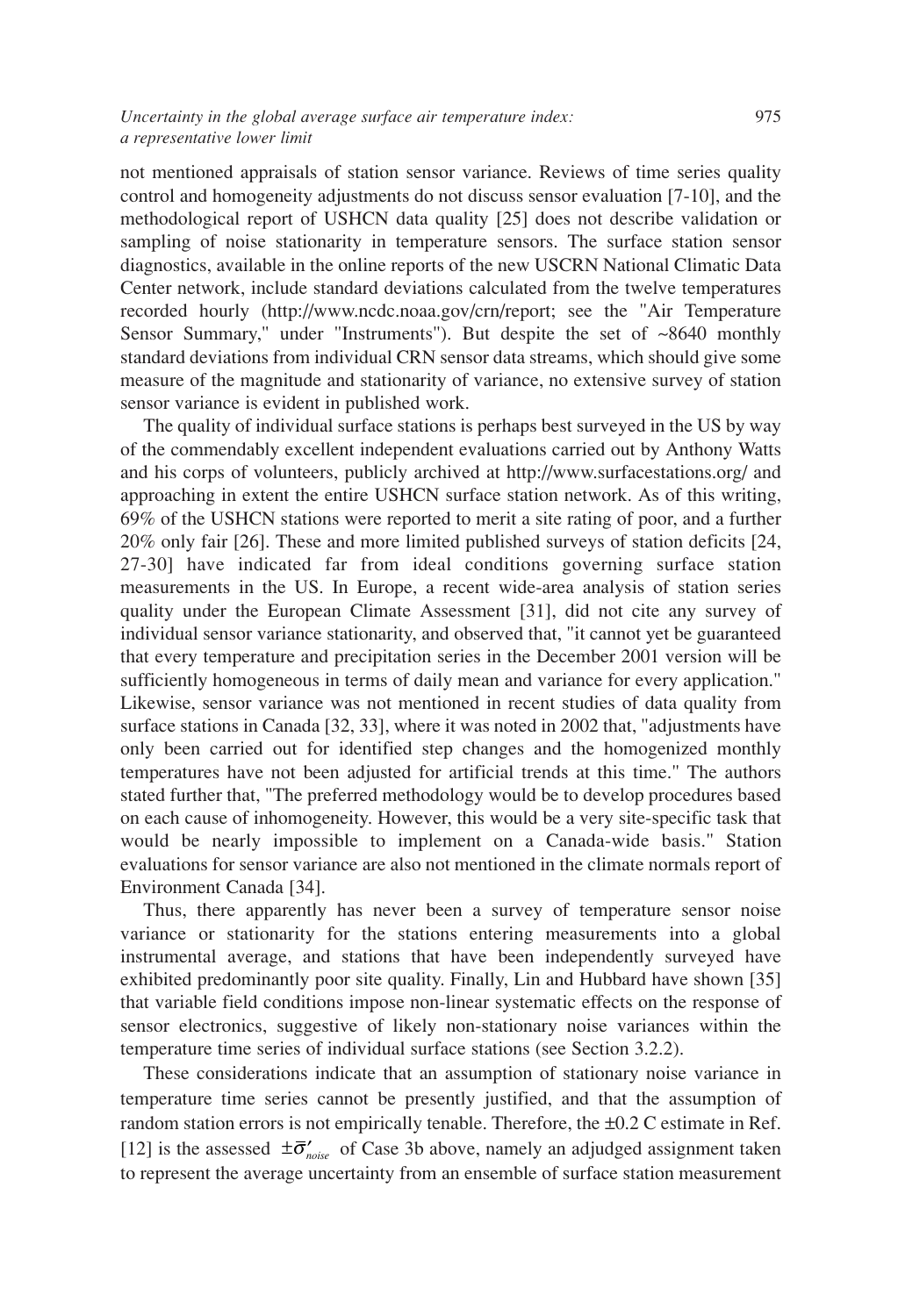noise variances of unknown magnitude and stationarity. It does not represent the magnitude of random noise for any specific measurement, nor does it represent the noise variance of any specific sensor, nor is it an average of known stationary variances. Following Case 3b, the  $\pm 0.2$  C estimate of Ref. [12] is  $\pm \overline{\sigma}_{noise}$ ; an adjudged constant average uncertainty that attaches to each surface temperature measurement and that must therefore be carried into a spatial average of N station measurements as  $\pm \bar{\sigma}'_{\mu} = \sqrt{N \times \bar{\sigma}'_{noise}}/(N-1)$ . This  $\pm \bar{\sigma}'_{\mu}$  uncertainty does not decrement as  $1/\sqrt{N}$ when calculating a mean, and will constitute a significant part of the total uncertainty in any global average surface air temperature index. Therefore the  $1/\sqrt{N}$  noise reduction model in B06 is in error.

Clearly, a different statistical approach to uncertainty in air temperature averages is warranted; one that reflects the true empirical uncertainties. This approach is shown next.

#### **3.2. An empirical approach to temperature uncertainty**

Tmax and Tmin are typically measured many hours apart under physically opposing irradiance conditions. Although they may have an identical instrumental noise structure, they are experimentally independent measurements of physically different observables, each measured separately.

#### *3.2.1. Uncertainty due to estimated noise*

Following from Case 3b and the discussion in Section 3.1 above, the estimated permeasurement uncertainty  $\pm \bar{\sigma}'_n = \pm 0.2$  C from Ref. [12] must enter as a constant applied to each temperature measurement. This value also represents the achievable uncertainty recommended by the World Meteorological Organization [36]. Using this value, and including normalization to a 30-year mean, the noise uncertainty in an annual anomaly is now stepwise calculated.

In order to maximally reduce the uncertainty, the annual temperature and the 30-year mean temperature were calculated directly, as though from individual measurements, as  $\overline{T}$  *or*  $\hat{T} = \frac{1}{N} \sum_{i=1}^{N} t_i$ , where  $\overline{T}$  is annual mean temperature,  $\hat{T}$  is a 30-year mean reference,  $t_i$  is an individual measurement, and  $N$  is the number of measurements (twice the number of days entering each mean). Applying the estimated average permeasurement uncertainty,  $\pm \overline{\sigma}'_n = \pm 0.2 C$ , the total noise uncertainty in any measurement average is *or*  $\hat{T} = \frac{1}{N} \sum_{i=1}^{N}$  $\frac{1}{N}\sum_{i=1}^N$ 

$$
\pm \vec{\sigma}'_n = \sqrt{\frac{N \times \vec{\sigma}'^2_n}{N-1}}
$$
(9)

where N is the number of measurements entering the mean. This calculation yields  $\pm \vec{\sigma}'_n = \pm 0.200$  for both an annual mean temperature and a 30-year mean, and this uncertainty enters separately into each mean.

In calculating the uncertainty in an annual anomaly referenced against a multidecadal mean,  $\Delta T_a = \overline{T} - \hat{T}$ , the uncertainties in each mean value are combined in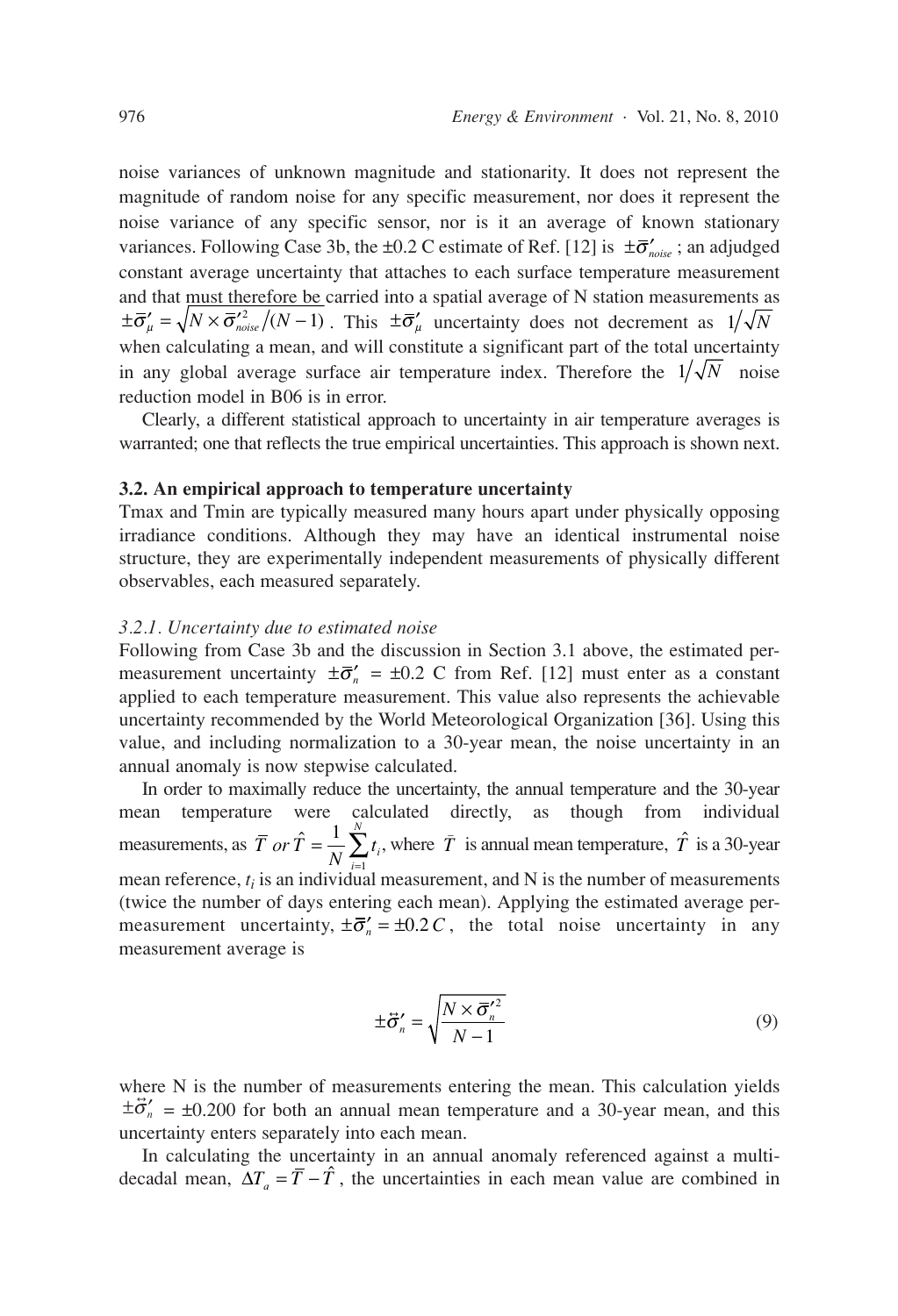quadrature [17, p. 48]. The average noise uncertainty in the annual anomaly is then,  $\pm \hat{\sigma}'_n = \sqrt{(\hat{\sigma}'_n^{\tau})^2 + (\hat{\sigma}'_n^{\tau})^2} = \sqrt{(0.2 C)^2 + (0.2 C)^2} = \pm 0.283 \text{ C, where } \pm \vec{\sigma}'_n^{\tau}$ ,  $\pm \vec{\sigma}'_n^{\tau}$  are the average noise uncertainties in the annual mean temperature, or the 30-year mean temperature, respectively. The  $\pm \hat{\sigma}'_n$  represents the minimal noise-derived uncertainty in an annual temperature anomaly, referenced to a 30-year mean, for any given surface station when using the per-measurement estimated  $\bar{\sigma}'_n = \pm 0.20$  C of Folland, et al. [12].

It is also possible to obtain an annual anomaly by normalizing an annual temperature series to a fitted mean obtained by regression against a 30-year annual temperature time series. However, a regression mean introduces the uncertainty of the fit into the total uncertainty. This new uncertainty is the numerical estimated standard deviation (e.s.d.) of the fit, further scaled to reflect the reduced degrees of freedom induced by autocorrelation of the residuals [37]. The average uncertainty of each annual anomaly magnitude is then,

$$
\pm \hat{\sigma}' = \sqrt{(\vec{\sigma}_n'^T)^2 + [N \times (e.s.d.)_i^2/(N - v)]},
$$
\n(10)

where  $(e.s.d.)$ *i* is the numerical estimated standard deviation per point, N is the number of points, and  $v$  is the number of degrees of freedom lost through autocorrelation of the residuals.

Finally, in every case, a magnitude uncertainty, ±*s*, must also be included as part of the uncertainty in an annual anomaly. The magnitude uncertainty in an annual anomaly,  $\pm s_a$ , can be estimated as  $\pm s_a = \pm s \times (\Delta T_a/T)$ , where  $\pm s$  is the magnitude uncertainty in a yearly average temperature,  $\Delta T_a$  is the average annual temperature anomaly, referenced to a 30-year mean, and  $\overline{T}$  is the average temperature for that same year. This uncertainty transmits the confidence that may be placed in an anomaly as representative of the state of the system.

## *3.2.2. Uncertainty due to systematic impacts on instrumental field resolution*

The degraded instrumental resolution due to the systematic error from uncontrolled variables [38, 39] has apparently never found its way into any published assessment of the uncertainties in the global average surface air temperature index. The systematic measurement errors originating from the field exposure of the Min-Max Temperature System (MMTS), Automated Surface Observing System (ASOS), the Gill shield, and other commonly used electronic temperature sensors and shields have been investigated in excellent detail by Lin and Hubbard [35] and found to originate principally from solar radiation loading and wind speed effects. Other sources of error were enumerated as, "originating with the sensing element, analog signal conditioning, and data acquisition system [and] include the sensor interchangeability error, polynomial and linearization errors, self-heating error, voltage or current reference (excitation) error, total offset and drift in the amplifiers and ADC (associated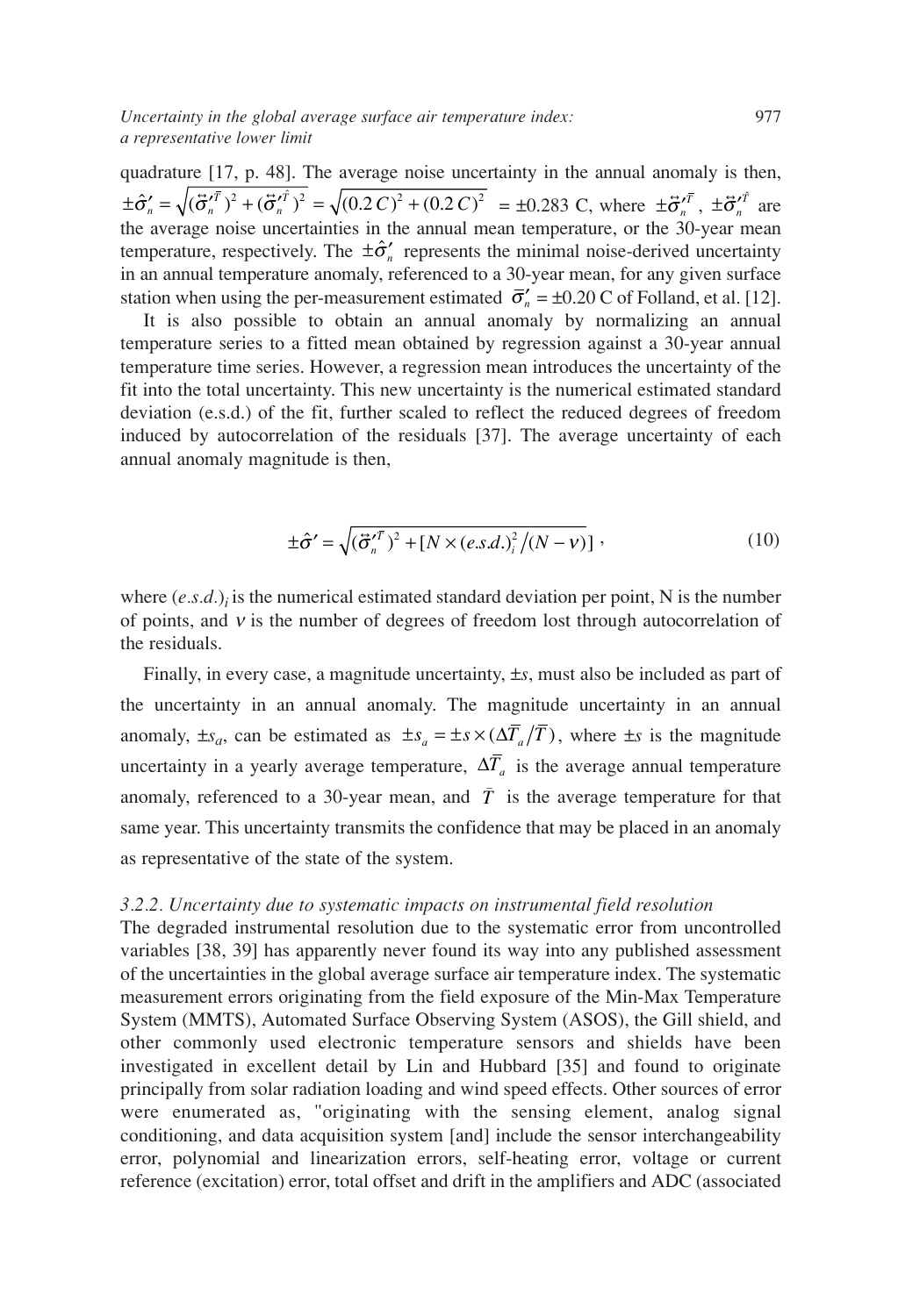with stability), and lead wire error." All these systematic errors, including the microclimatic effects, vary erratically in time and space [40-45], and can impose nonstationary and unpredictable biases and errors in sensor temperature measurements and data sets. These uncontrolled experimental variables degrade instrumental field resolution, and must be included in assessments of uncertainty in spatially and chronologically averaged temperatures.

Under ideal site conditions Hubbard and Lin recorded thousands of air temperatures using MMTS, ASOS, Gill, and other sensors and shields [13, 35, 42], and compared them to temperatures simultaneously measured using a calibrated highresolution R. M. Young temperature probe with an aspirated shield. For each recorded temperature, the measurement rate was  $6 \text{ min.}^{-1}$  integrated across  $5 \text{ min.}$ , reducing the random noise in each aggregated temperature measurement by  $1/\sqrt{30}$ . The temperature data thus consisted primarily of a bias and a resolution width relative to the "true" temperature provided by the R. M. Young probe. Figure 1 shows the ideal day time field resolution envelopes of the MMTS, ASOS temperature sensors and Gill shield [13], fitted with the Gaussian  $a + b \times (1/\sigma \sqrt{2\pi}) \exp\{-[(1/2)(x - \mu/\sigma)^2]\}$ , where *a* is a vertical offset, *b* is an intensity scaler,  $\sigma$  is the Gaussian (intensity)/ $e^{1/2}$ half-width (the standard deviation), and  $\mu$  is the Gaussian mean. The results of the fits are shown in Table 1.

Analogous fits to the 24-hour average data yielded, (sensor,  $\mu$  (C), 1 $\sigma$  (±C), r<sup>2</sup>): MMTS, (0.29, 0.25, 0.995); ASOS, (0.18, 0.14, 0.993), and; Gill, (0.21, 0.19, 0.979). These values are somewhat different from those originally reported in Ref. [13], which were not obtained from Gaussian fits.

The sensor evaluations were carried out under conditions of ideal siting and excellent maintenance [13]. Therefore, the field resolutions listed above approximate best achievable values and represent an attainable lower limit of instrumental resolution under field use conditions. Instrumental resolution by itself constitutes the minimum uncertainty in any temperature measurement, and the response of ideally sited and maintained sensors provides an empirical lower limit of field resolution.

|             |                                     | Daytime Resolution | Nighttime Resolution |                                 |                                     |                   |
|-------------|-------------------------------------|--------------------|----------------------|---------------------------------|-------------------------------------|-------------------|
|             | $\mu$ (C)                           | $+1\sigma$         | $fit -1$             | $\mu$ (C)                       | $+1\sigma$                          | fitr <sup>2</sup> |
| <b>MMTS</b> | $0.430 + 0.004$ $0.226 + 0.005$     |                    | 0.996                |                                 | $0.149\pm0.002$ $0.171\pm0.002$     | 0.999             |
| <b>ASOS</b> | $0.182 \pm 0.005$ $0.161 \pm 0.005$ |                    | 0.991                |                                 | $0.149 \pm 0.002$ $0.111 \pm 0.002$ | 0.999             |
| Gill        | $0.336\pm0.005$ $0.221\pm0.006$     |                    | 0.994                | $0.136 + 0.003$ $0.125 + 0.004$ |                                     | 0.995             |

**Table 1: Lower Limit Temperature Sensor Resolutions from Gaussian fits**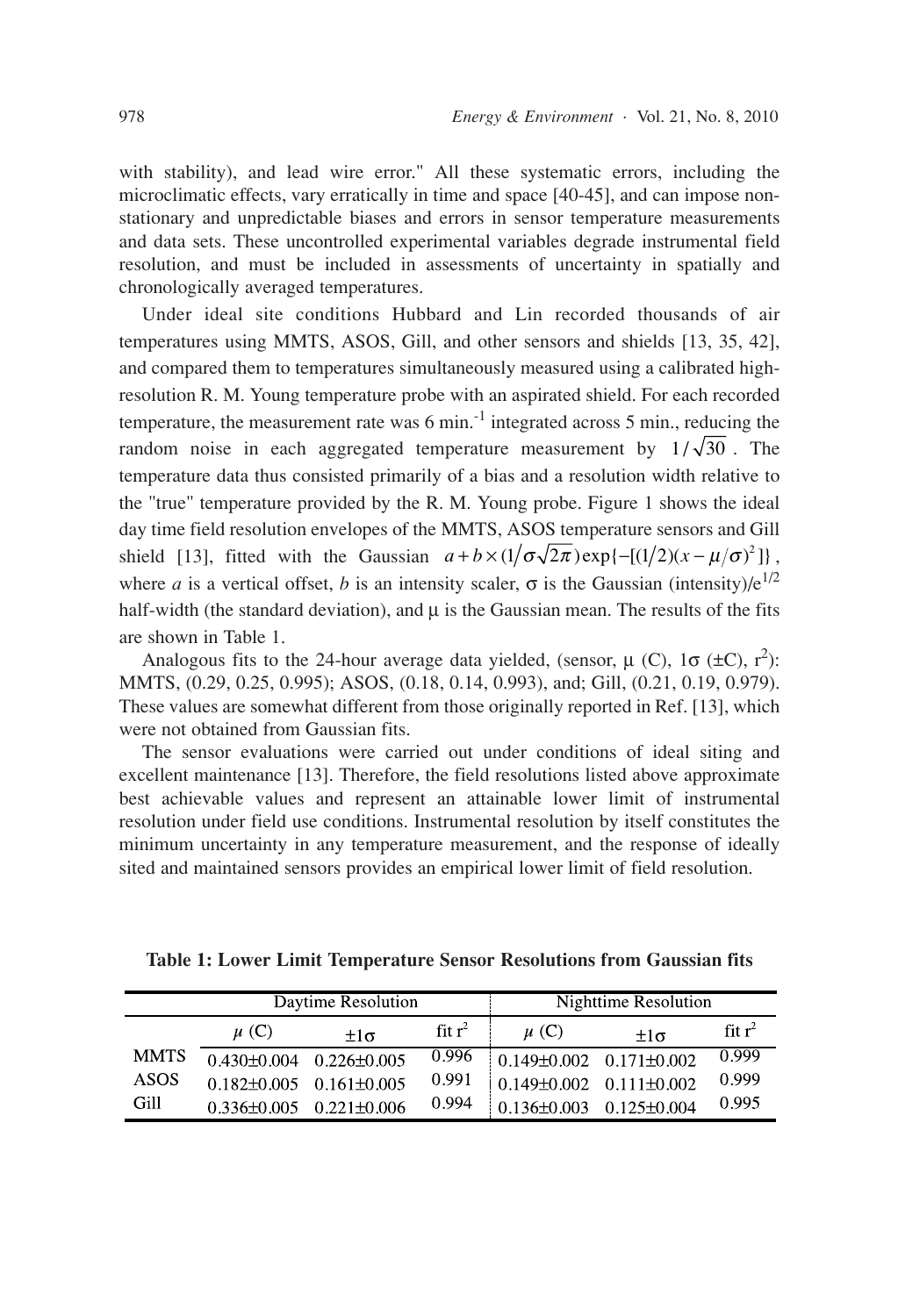

Figure 1. Daytime (a) and nighttime (b) resolution of: (o), MMTS;  $(\square)$ , ASOS, and; (∆) Gill temperature sensors. The points were derived from Figure 2a,b of Ref. [13], using the program Digitizeit (www.digitizeit.de). The curves were normalized to unit area and each temperature bias relative to the R. M. Young probe was removed to yield a common mean of 0 C. The lines are Gaussian fits to the points. The ASOS and Gill data were vertically shifted 1 and 2 units, respectively, for clarity.

Temperature sensor resolution can, however, be significantly improved by application of a real-time empirical filtering algorithm to minimize the systematic error due to uncontrolled micro-climate variables [13, 46], as shown in Figure 2.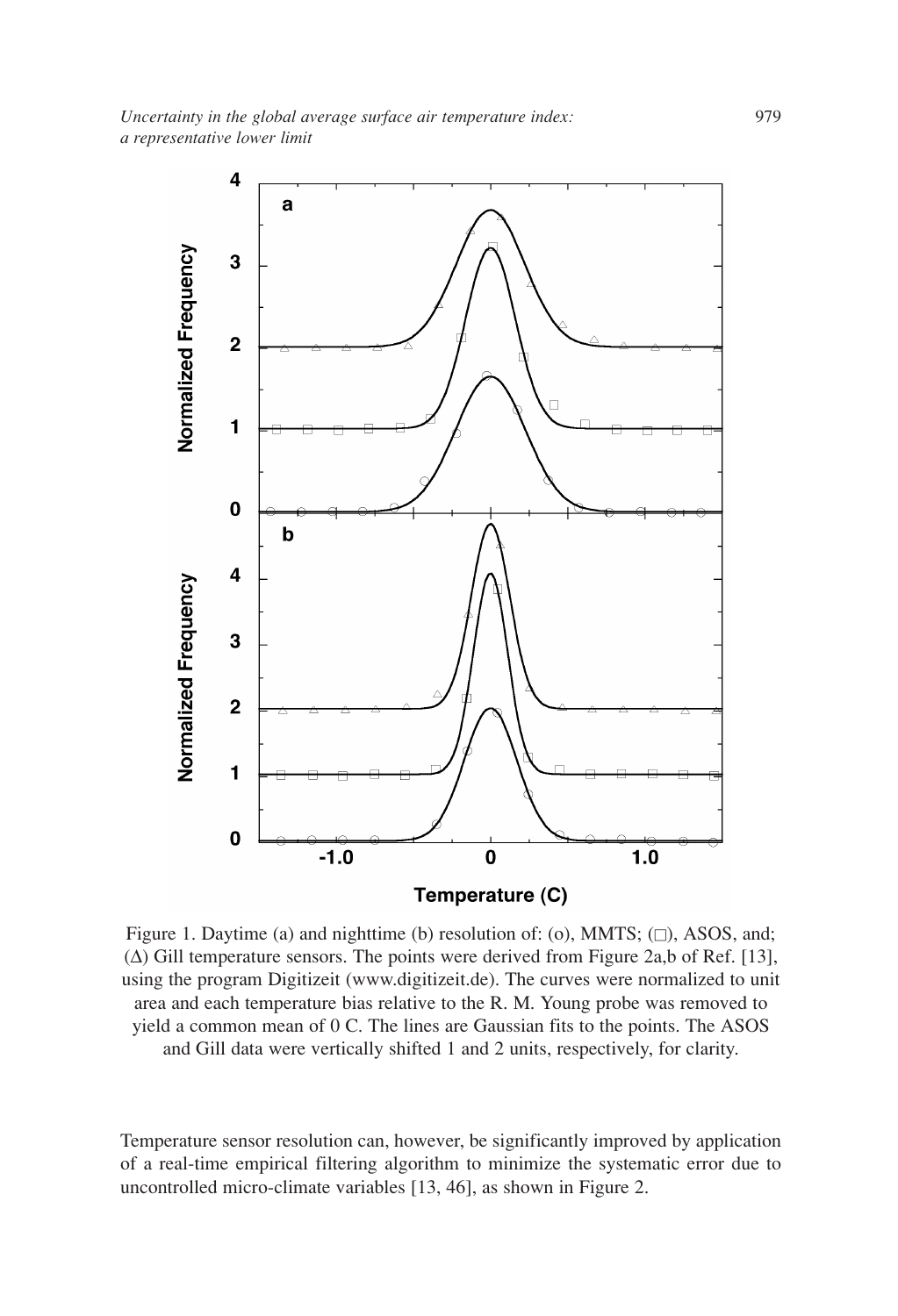From the fits in Figure 2, the improved resolution of filtered MMTS data yields an uncertainty of ±0.093 C in daily mean temperature (cf. Figure 2, Legend). Using the equations gathered in Table 2, a minimum adjudged average ±0.1 C noise uncertainty and the ±0.093 C filtered resolution from a well-maintained MMTS sensor in an ideal site location, alone, yield a r.m.s. uncertainty in a per-station yearly temperature anomaly of  $\sqrt{(0.141)^2 + (0.132)^2} = \pm 0.193$  C. However, the field resolution of surface station temperature sensors is not yet commonly improved using the Hubbard-Lin filter.



Figure 2. Gaussian fits to algorithmically filtered MMTS temperature resolution

data, digitized as in Figure 4 and extracted from Ref. [46]. a. Daytime and b. nighttime, normalized to unit area and with the temperature bias again removed to produce a common mean of 0 C. The fit parameters are: a.  $\sigma = \pm 0.093 \pm 0.002$  C,  $r^2 = 0.993$ , and; b.  $\sigma = \pm 0.029 \pm 0.001$  C,  $r^2 = 0.987$ .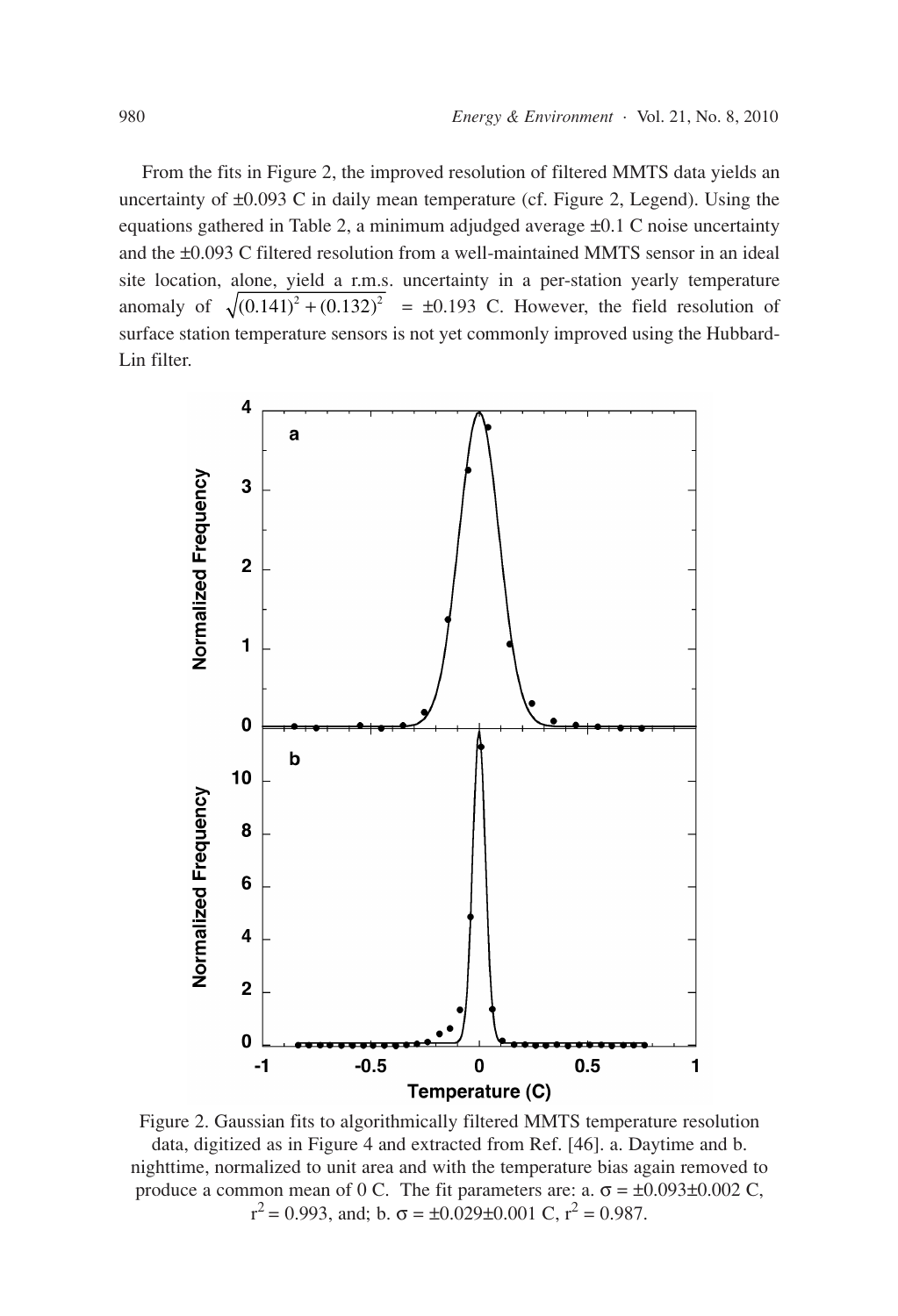*Uncertainty in the global average surface air temperature index:* 981 *a representative lower limit*

#### *3.2.3. The lower limit uncertainty in an annual temperature anomaly*

Appropriate statistics are now used to combine the average noise uncertainty of Section 3.2.1 and the ideal lower limit of systematic error from Section 3.2.2, into a composite lower limit of measurement uncertainty in surface station air temperature anomalies.

The equations used to propagate an appended per-measurement uncertainty into an annual anomaly, due to the entry of systematic error into field resolution, are analogous to those used to propagate the constant average noise uncertainty. One degree of freedom is lost in the statistical uncertainty mean because every determination of systematic error in a temperature data set is an average of the effects of uncontrolled variables. Each determination of field resolution uncertainty is also unique in terms of bias and width, because uncontrolled variables fluctuate in time and space. The idealized field resolutions for MMTS, ASOS sensors and the Gill shield referenced to a 30-year mean are shown in Table 2. For an MMTS sensor under ideal site conditions these equations yielded  $\pm \overline{\sigma}_r = \pm 0.36$  *C*, which represents a lower limit of resolution uncertainty from each such station entering into a global average anomaly. Table 2 also includes the analogous Case 3b average noise uncertainties from Section 3.2.1.

|  | Table 2: Uncertainty in an Annual Anomaly Due to Noise or Resolution <sup>a</sup> |
|--|-----------------------------------------------------------------------------------|
|  |                                                                                   |
|  |                                                                                   |

| Uncertainty Eqn. <sup>b</sup>                                                      | Noise $(\pm C)$             |                             | Uncertainty Eqn. <sup>b</sup>                                             | Resolution ( $\sigma \pm C$ ) <sup>c</sup> |       |       |
|------------------------------------------------------------------------------------|-----------------------------|-----------------------------|---------------------------------------------------------------------------|--------------------------------------------|-------|-------|
|                                                                                    | $\overline{\sigma}' = 0.10$ | $\overline{\sigma}' = 0.20$ |                                                                           | <b>MMTS</b>                                | ASOS  | Gill  |
| $\pm \overline{\sigma}_n' = \sqrt{N \times \overline{\sigma}_n'^2/N - 1}$          | 0.100                       | 0.200                       | $\pm \overline{\sigma}_r = \sqrt{N \times \sigma_r^2/N - 1}$              | 0.254                                      | 0.137 | 0.189 |
| $\pm \hat{\sigma}_n^{\prime} = \sqrt{(\vec{\sigma}_n^T)^2 + (\vec{\sigma}_n^T)^2}$ | 0.141                       | 0.283                       | $\pm \hat{\sigma}_r = \sqrt{(\vec{\sigma}_r^T)^2 + (\vec{\sigma}_r^T)^2}$ | 0.359                                      | 0.194 | 0.267 |

<sup>a.</sup> Rows are, top: uncertainty in a yearly mean temperature; bottom: uncertainty in yearly anomaly referenced to a 30 year mean. b. Uncertainty Equation. c. 1σ (±C; day, night): MMTS=(0.23, 0.17); ASOS=(0.16, 0.11), and Gill=(0.22, 0.12); see Table 1.

Figure 1 and Table 2 reflect average noise, and the resolution uncertainties currently expected from the ideal placement and maintenance of conventional surface station temperature sensors. For any one surface-station deploying a modern MMTS sensor, the minimal measurement uncertainty will be the average noise plus the ideal resolution uncertainties combined in quadrature [39, Section 5, 47]. From Table 2, for an MMTS sensor the total noise plus resolution lower-limit 1σ measurement uncertainty in an annual temperature anomaly referenced to a 30-year mean is  $\pm \hat{\sigma} = \sqrt{(0.283)^2 + (0.359)^2} = \pm 0.46 \text{ C}.$ 

The meaning of an ideal lower limit of measurement uncertainty provides that it is of lower magnitude than the uncertainty in each and all of the other homologous single-station measurements, worldwide. Thus, liquid-in-glass (LIG) thermometers in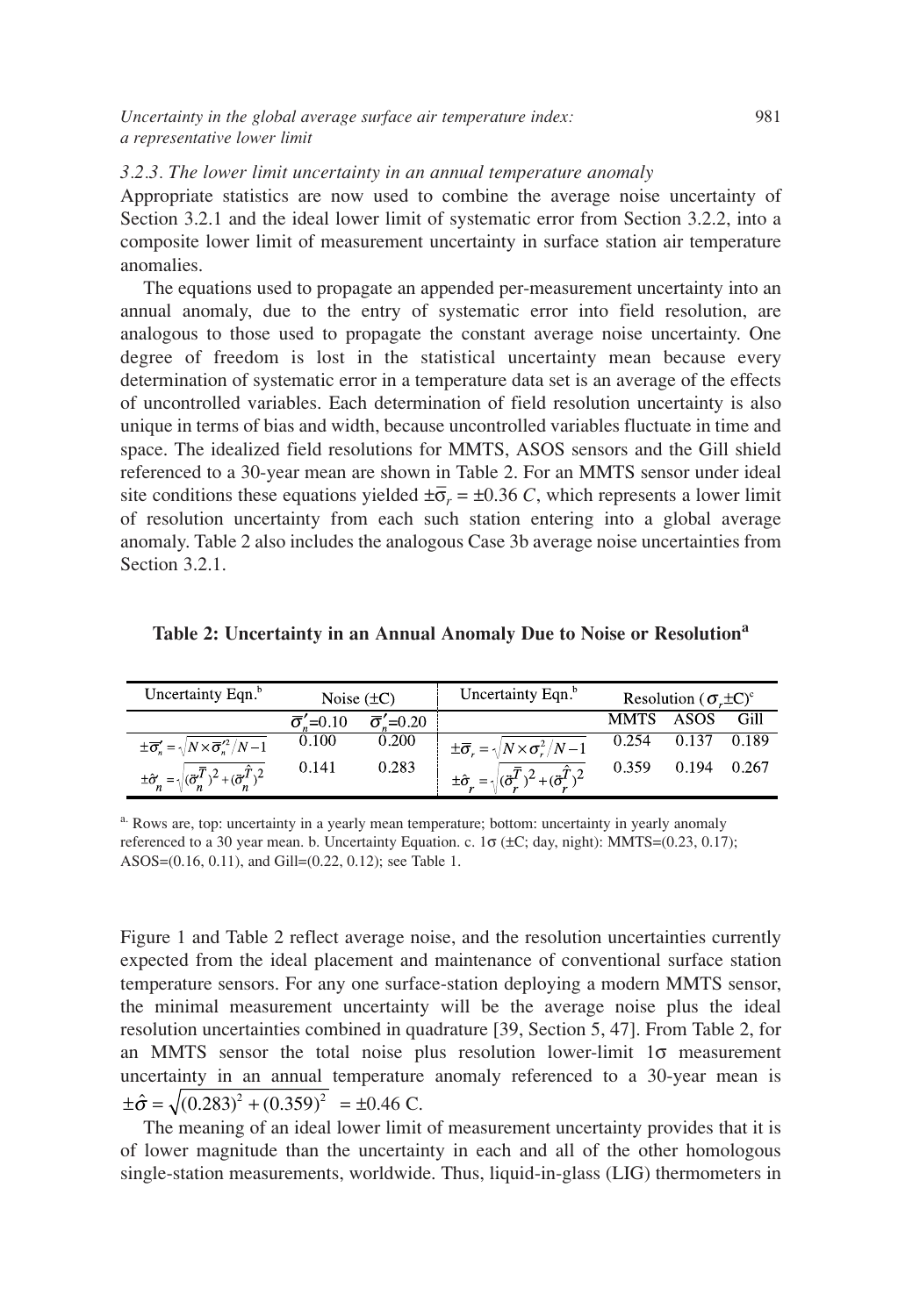Cotton Regional Shelters are reckoned to be of lower field resolution than the MMTS sensor [3, 41, 48]. Further, precision comparisons have shown that the systematic error introduced into surface station temperatures by the Cotton Regional Shelter is about twice that of the MMTS aspirated shield  $[42]$ . Thus, the  $\pm 0.46$  C lower limit uncertainty of a modern MMTS sensor underestimates the uncertainty in the measurements from LIG thermometers in CRS shields that constitute the bulk of the 20<sup>th</sup> century global surface air temperature record.

The ±0.46 C lower limit of MMTS uncertainty is therefore applicable to every measurement in the global land surface record, because of the very high likelihood that it is of lower magnitude than the unknown uncertainties produced by surface station sensors that are generally more poorly maintained, more poorly sited, and less accurate than the reference sensors. The ideal resolutions of Figure 1 and Table 2 thus provide realistic lower-limits for the air temperature uncertainty in each annual anomaly of each of the surface climate stations used in a global air temperature average. This lower limit of measurement uncertainty for each surface station annual temperature anomaly is propagated into a global average as,

$$
\pm \hat{\sigma}_{\text{total}} = \sqrt{\sum_{i=1}^{N} \hat{\sigma}_{i}^{2} \over N - 1} \tag{11}
$$

to produce the total lower limit of uncertainty in a global temperature anomaly. Here  $\hat{\sigma}_i^2$  is the lower limit mean noise plus resolution annual temperature uncertainty at the *i*<sup>th</sup> station, and N is the number of stations. For example, the lower limit of sensor uncertainty propagates into a global surface average air temperature anomaly as  $\pm \sigma_{global} = \pm \sqrt{N \times (0.46 \, C)^2 / (N-1)} = \pm 0.46 \, C$ , when, e.g., N = 4349 as in Ref. [11]. This uncertainty enters each anomaly in a global annual time series, and will be in addition to the commonly discussed uncertainties resulting from weather noise, step discontinuities, incomplete station coverage, land-use changes, siting artifacts [26], and albedo changes [49]. It seems likely that the new USCRN stations [50] will not significantly improve on the lower limit uncertainty any time soon [51].

# *3.2.4. The representative lower limit uncertainty in a global average air temperature anomaly time series*

In independent calculations of global average surface air temperature anomalies, [52-54], the major source of uncertainty was assigned to incomplete station coverage,  $2\sigma = \pm 0.07$  C [55], with most of the remaining uncertainty assigned to the temporal inhomogeneity of temperature records [5]. These estimates of the global surface air temperature index did not include the instrumental uncertainties present in the surface station temperature measurements themselves, however. Therefore, the effect of the ideal lower limit uncertainty illustrated above on the reliability of the global average surface air temperature index is briefly considered below.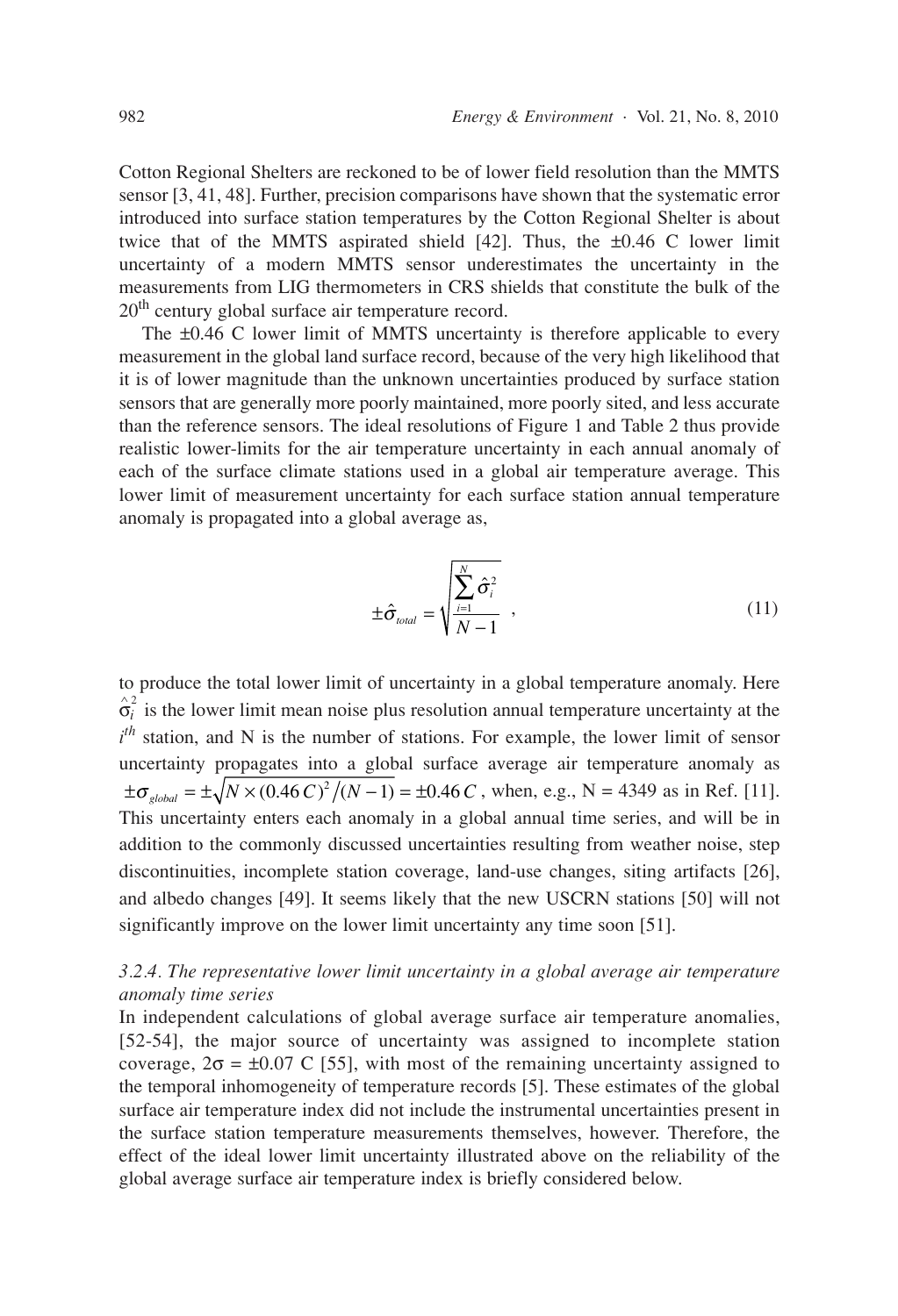The uncertainties due to average noise and instrumental resolution in maritime temperature sensors remain to be evaluated and propagated into marine air temperature anomalies [11]. However, assessments of instrumental uncertainties in marine air and sea-surface temperatures have revealed evidence of significantly large systematic errors [56, 57], which both bias marine temperature measurements and imply an instrumental resolution degraded by uncontrolled environmental variables throughout the  $20<sup>th</sup>$  century. Uncertainties in marine temperatures are thus not likely to be less than appraised here for land surface stations [4, 58, 59]. Therefore, the lower limit uncertainty in an MMTS land surface anomaly,  $\sigma = \pm 0.46 C$ , can be credibly applied to the global land + ocean anomalies.

Figure 3 shows the global average surface air temperature anomaly index as compiled from surface and maritime meteorological stations and provided by the Goddard Institute for Space Studies, as updated on 18 February 2010. The lower limit ±0.46 C uncertainty in an annual surface anomaly is plotted on Figure 3 to illustrate a credible lower limit of uncertainty in the current surface air temperature anomaly series.



Figure 3. (•), the global surface air temperature anomaly series through 2009, as updated on 18 February 2010, (http://data.giss.nasa.gov/gistemp/graphs/). The grey error bars show the annual anomaly lower-limit uncertainty of ±0.46 C.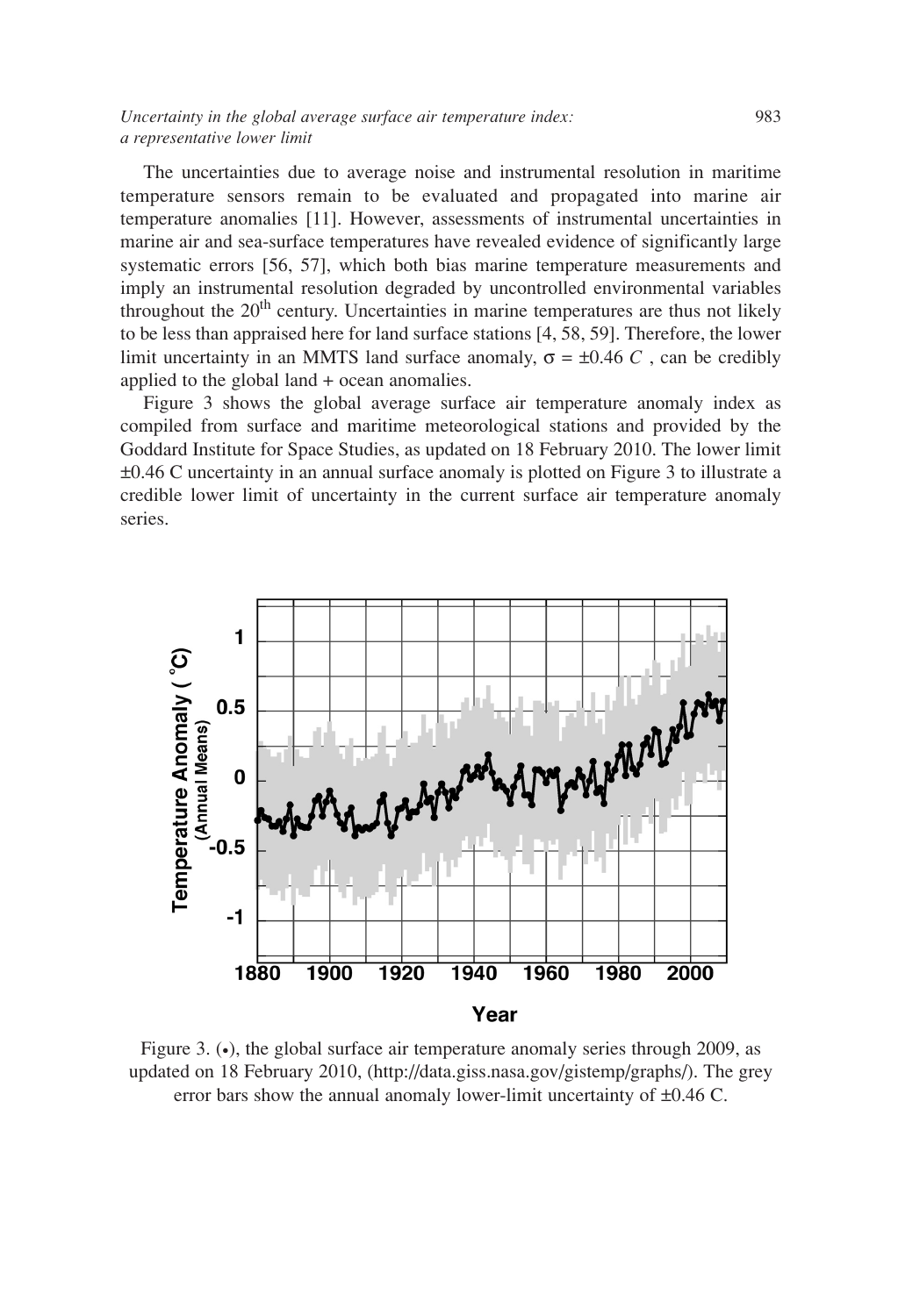Figure 3 shows that the trend in averaged global surface air temperature from 1880 through 2000 is statistically indistinguishable from zero (0) Celsius at the  $1\sigma$  level when this lower limit uncertainty is included, and likewise indistinguishable at the  $2\sigma$ level through 2009. Thus, although Earth climate has unambiguously warmed during the 20<sup>th</sup> century, as evidenced by, e.g., the poleward migration of the northern tree line [60-62], the rate and magnitude of the average centennial warming are not knowable.

#### **4. SUMMARY AND CONCLUSIONS**

The assumption of global air temperature sensor noise stationarity is empirically untested and unverified. Estimated noise uncertainty propagates as  $\pm \sqrt{N \bar{\sigma}_{n}^2/(N-1)}$ ,

rather than as  $\pm \bar{\sigma}_n / \sqrt{N}$ . Future noise uncertainty in monthly means would greatly diminish if the siting of surface stations is improved and the sensor noise variances become known, monitored, and empirically verified as stationary.

The persistent uncertainty due to the effect of uncontrolled microclimatic variables on temperature sensor resolution has, until now, never been included in published assessments of global average surface air temperature. Average measurement noise and the lower limit of systematic sensor errors combined to yield a representative lower limit uncertainty of ±0.46 C in a 30-year mean annual temperature anomaly. In view of the problematic siting record of USHCN sensors, a globally complete assessment of current air temperature sensor field resolution seems likely to reveal a measurement uncertainty exceeding ±0.46 C by at least a factor of 2.

The ±0.46 C lower limit of uncertainty shows that between 1880 and 2000, the trend in averaged global surface air temperature anomalies is statistically indistinguishable from  $0 \text{ C}$  at the  $1\sigma$  level. One cannot, therefore, avoid the conclusion that it is presently impossible to quantify the warming trend in global climate since 1880.

Finally, the relatively large uncertainty attending the global surface instrumental record means that the centennial temperature trend is not a precision target for validation tests of climate models. Likewise, the current surface instrumental record cannot credibly be used to train or renormalize any physically valid proxy reconstruction of paleo-temperature with sufficient precision to resolve any temperature difference less than at least 1 C, to 95% confidence. It is thus impossible to know whether the rate of warming during the 20th century was climatologically unprecedented, or to know the differential magnitude of any air temperature warmer or cooler than the present, within  $\pm 1$  C, for any year prior to the satellite era. Therefore previous suggestions, that the rate or magnitude of present climate warming is recently or millennially unprecedented, must be vacated.

## **ACKNOWLEDGEMENTS**

The author thanks Prof. David Legates, University of Delaware, Dr. David Stockwell, University of California San Diego, and Prof. Demetris Koutsoyiannis, Athens NTUA, for critically reviewing a previous version of this manuscript.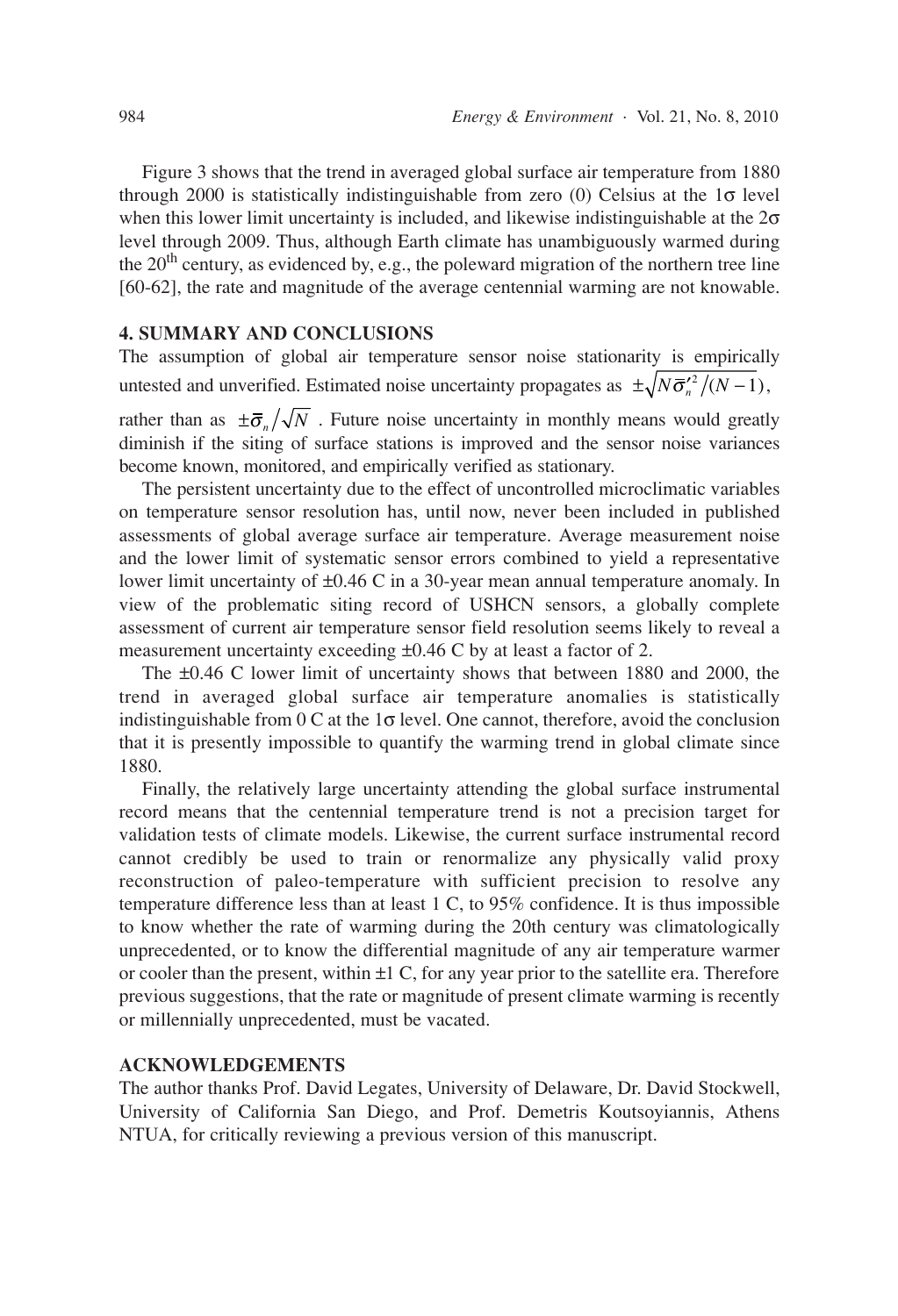# **REFERENCES**

- 1. Cicerone, R., Barron, E.J., Dickenson, R.E., Fung, I.Y., Hansen, J.E., Karl, T.R., Lindzen, R.S., McWilliams, J.C., Rowland, F.S., Sarachik, E.S. and Wallace, J.M., Climate Change Science: An Analysis of Some Key Questions, The National Academy of Sciences, USA, http://books.nap.edu/openbook.php?record\_id=10139&page=1, Last accessed on: 28 March 2010.
- 2. Bernstein, L., Bosch, P., Canziani, O., Chen, Z., Christ, R., Davidson, O., Hare, W., Huq, S., Karoly, D., Kattsov, V., Kundzewicz, V., Liu, J., Lohmann, U., Manning, M., Matsuno, T., Menne, B., Metz, B., Mirza, M., Nicholls, N., Nurse, L., Pachauri, R., Palutikof, J., Parry, M., Qin, D., Ravindranath, N., Reisinger, A., Ren, J., Riahi, K., Rosenzweig, C., Rusticucci, M., Schneider, S., Sokona, Y., Solomon, S., Stott, P., Stouffer, R., Sugiyama, T., Swart, R., Tirpak, D., Vogel, C. and Yohe, G., Climate Change 2007: Synthesis Report. Contribution of Working Groups I, II and III to the Fourth Assessment Report of the Intergovernmental Panel on Climate Change, in, Pachauri, R.K. & Reisinger, A., eds. *IPCC*, Geneva, Switzerland, 2007, pp. 104 pp.
- 3. Karl, T.R., Tarpley, J.D., Quayle, R.G., Diaz, H.F., Robinson, D.A. and Bradley, R.S., The Recent Climate Record: What it Can and Cannot Tell Us, *Rev. Geophys*., 1989, 27(3), 405-430.
- 4. Trenberth, K.E., Christy, J.R. and Hurrell, J.W., Monitoring Global Monthly Mean Surface Temperatures, *J. Climate*, 1992, 5, 1405-1423; doi: 10.1175/1520- 0442(1992)005.
- 5. Hansen, J. and Lebedeff, S., Global Trends of Measured Surface Air Temperature, *J. Geophys. Res*., 1987, 92(D11), 13345-13372.
- 6. Easterling, D.R., Peterson, T.C. and Karl, T.R., On the Development and Use of Homogenized Climate Datasets, *J. Climate*, 1996, 9(6), 1429-1434; doi: 10.1175/1520- 0442(1996)009<1429:OTDAUO>2.0.CO;2.
- 7. Jones, P.D., Osborn, T.J. and Briffa, K.R., Estimating Sampling Errors in Large-Scale Temperature Averages, *J. Climate*, 1997, 10(10), 2548-2568; doi: 10.1175/1520- 0442(1997)010<2548:ESEILS>2.0.CO;2.
- 8. Peterson, T.C., Easterling, D.R., Karl, T.R., Groisman, P., Nicholls, N., Plummer, N., Torok, S., Auer, I., Boehm, R., Gullet, D., Vincent, L., Heino, R.T., H., Mestre, O., Szentimrey, T., Salinger, J., Førland, E., Hanssen-Bauer, I., Alexandersson, H., Jones, P. and Parker, D., Homogeneity adjustments of in situ atmospheric climate data: a review, *Int. J. Climatol*., 1998, 18(13), 1493-1517.
- 9. Peterson, T.C., Vose, R., Schmoyer, R. and Razuvaëv, V., Global historical climatology network (GHCN) quality control of monthly temperature data, *Int. J. Climatol*., 1998, 18(11), 1169-1179; doi: 10.1002/(SICI)1097-0088(199809)18:11<1169::AID-JOC309>3.0.CO;2-U.
- 10. Peterson, T.C. and Sun, B., Estimating temperature normals for USHCN stations, *Int. J. Climatol*., 2005, 25(4), 1809-1817; doi: 10.1002/joc.1220.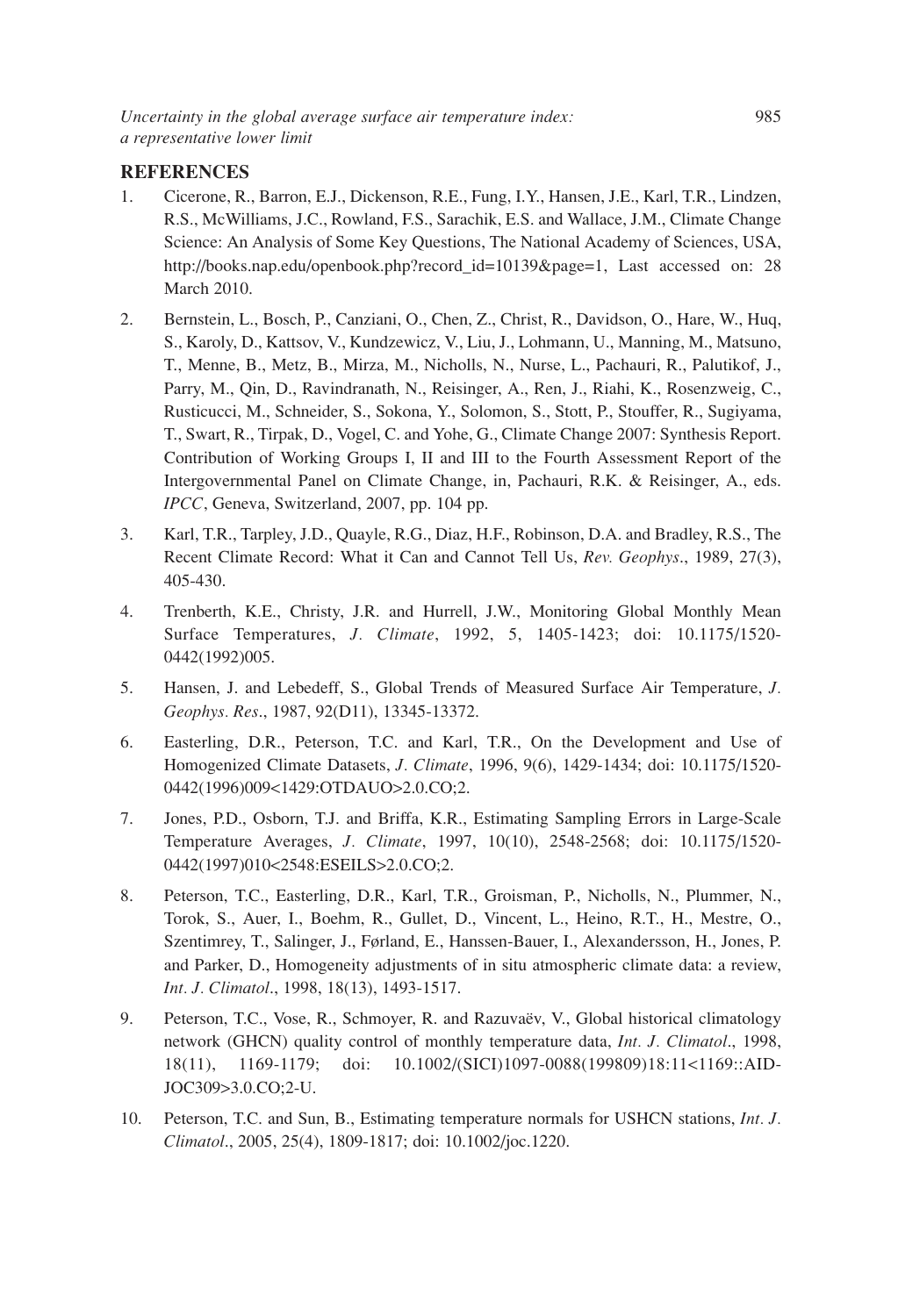- 11. Brohan, P., Kennedy, J.J., Harris, I., Tett, S.F.B. and Jones, P.D., Uncertainty estimates in regional and global observed temperature changes: A new data set from 1850, *J. Geophys. Res*., 2006, 111 D12106 1-21; doi:10.1029/2005JD006548; see http://www.cru.uea.ac.uk/cru/info/warming/.
- 12. Folland, C.K., Rayner, N.A., Brown, S.J., Smith, T.M., Shen, S.S.P., Parker, D.E., Macadam, I., Jones, P.D., Jones, R.N., Nicholls, N. and Sexton, D.M.H., Global Temperature Change and its Uncertainties Since 1861, *Geophys. Res. Lett*., 2001, 28(13), 2621-2624.
- 13. Hubbard, K.G. and Lin, X., Realtime data filtering models for air temperature measurements, *Geophys. Res. Lett*., 2002, 29(10), 1425 1-4; doi: 10.1029/2001GL013191.
- 14. Aunon, J.I., McGillum, C.D. and Childers, D.G., Signal Processing in Evoked Potential Research: Averaging and Modeling, *CRC Crit. Rev. Bioeng*., 1981, 5(4), 323-367; cf. eqs. 10-18.
- 15. Leski, J., New Concept of Signal Averaging in the Time Domain, in, Nagel, J.H. & Smith, W.M., eds. Vol. 13: Proc. Annu. Int. Conf. IEEE Eng. Med. Biol. Soc., *IEEE*, Orlando, FL, 1991, pp. 367-369.
- 16. Mark, H. and Workman jr., J., Statistics in Spectroscopy, 2nd edn., Elsevier; cf. Chapter 11, Amsterdam 2003.
- 17. Bevington, P.R. and Robinson, D.K., Data Reduction and Error Analysis for the Physical Sciences, 3rd edn., McGraw-Hill, Boston 2003.
- 18. Esper, J. and Frank, D., The IPCC on a heterogeneous Medieval Warm Period, *Climatic Change*, 2009, 94 267-273; doi: 10.1007/s10584-008-9492-z.
- 19. Gleser, L.J., Assessing uncertainty in measurement, *Statist. Sci*., 1998, 13 (3), 277-290; doi: 10.1214/ss/1028905888.
- 20. Guttman, N.B. and Plantico, M.S., Climatic Temperature Trends, *J. Clim. Appl. Meteorol*., 1987, 26 1428-1435; doi: 10.1175/1520- 0450(1987)026<1428:CTN>2.0.CO;2.
- 21. Reek, T., Doty, S.R. and Owen, T.W., A Deterministic Approach to the Validation of Historical Daily Temperature and Precipitation Data from the Cooperative Network, *Bull. Amer. Met. Soc*., 1992, 73(6), 753-762; doi:10.1175/1520- 0477(1992)073<0753:ADATTV>2.0.CO;2.
- 22. Easterling, D.R. and Peterson, T.C., A new method for detecting undocumented discontinuities in climatological time series, *Int. J. Climatol*., 1995, 15 (4), 369-377; doi: 10.1002/joc.3370150403.
- 23. Sun, B. and Peterson, T.C., Estimating temperature normals for USCRN stations, *Int. J. Climatol*., 2005, 25(14), 1809-1817; doi: 10.1002/joc.1220.
- 24. Pielke Sr., R., Nielsen-Gammon, J., Davey, C., Angel, J., Bliss, O., Doesken, N., Cai, M., Fall, S., Niyogi, D., Gallo, K., Hale, R., Hubbard, K.G., Lin, X., Li, H. and Raman, S., Documentation of Uncertainties and Biases Associated with Surface Temperature Measurement Sites for Climate Change Assessment, *Bull. Amer. Met. Soc*., 2007, 913- 928; doi: 10.1175/BAMS-88-6-913.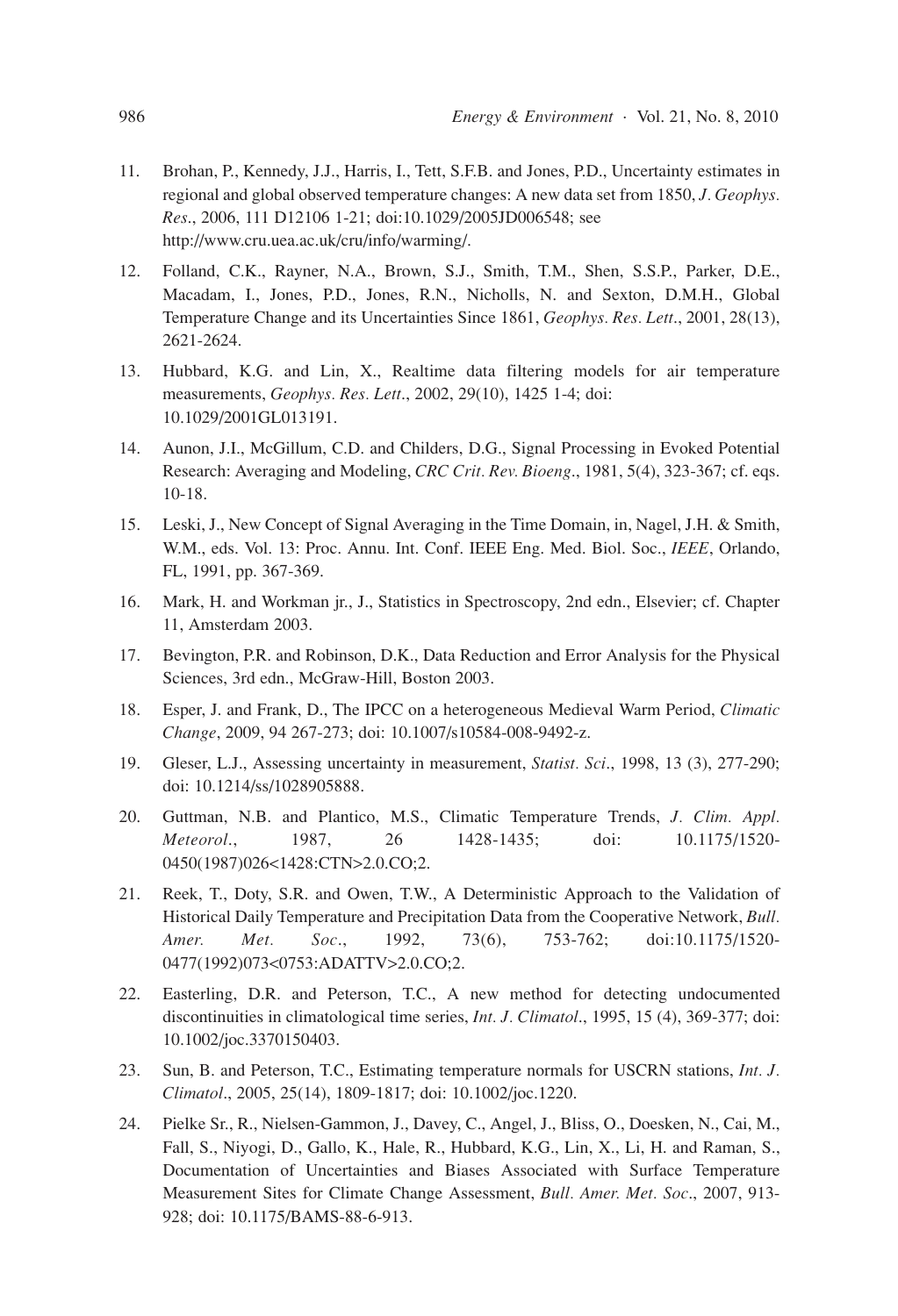- 25. NCDC, Environmental Information Summaries C-23; United States Climate Normals, 1971-2000 Inhomogeneity Adjustment Methodology, National Climatic Data Center/NESDIS/NOAA, http://lwf.ncdc.noaa.gov/oa/climate/normals/normnws0320.pdf, Last accessed on: 28 March 2010.
- 26. Watts, A., Is the U.S. Surface Temperature Record Reliable?, The Heartland Institute, Chicago, IL 2009
- 27. Davey, C.A. and Pielke Sr., R.A., Microclimate Exposures of Surface-Based Weather Stations, *Bull. Amer. Met. Soc*., 2005, 86(4), 497-504; doi: 10.1175/BAMS-86-4-497.
- 28. Runnalls, K.E. and Oke, T.R., A Technique to Detect Microclimatic Inhomogeneities in Historical Records of Screen-Level Air Temperature, *J. Climate*, 2006, 19(6), 959-978.
- 29. Pielke Sr., R.A., Davey, C.A., Niyogi, D., Fall, S., Steinweg-Woods, J., Hubbard, K., Lin, X., Cai, M., Lim, Y.-K., Li, H., Nielsen-Gammon, J., Gallo, K., Hale, R., Mahmood, R., Foster, S., McNider, R.T. and Blanken, P., Unresolved issues with the assessment of multidecadal global land surface temperature trends, *J. Geophys. Res*., 2007, 112 D24S08 1-26; doi: 10.1029/2006JD008229.
- 30. Fiebrich, C.A. and Crawford, K.C., Automation: A Step Toward Improving the Quality of Daily Temperature Data Produced by Climate Observing Networks, *Journal of Atmospheric and Oceanic Technology*, 2009, 26(7), 1246-1260.
- 31. Klein Tank, A.M.G., Wijngaard, J.B., Können, G.P., Böhm, R., Demarée, G., Gocheva, A., Mileta, M., Pashiardis, S., Hejkrlik, L., Kern-Hansen, C., Heino, R., Bessemoulin, P., Müller-Westermeier, G., Tzanakou, M., Szalai, S., Pálsdóttir, T., Fitzgerald, D., Rubin, S., Capaldo, M., Maugeri, M., Leitass, A., Bukantis, A., Aberfeld, R., van Engelen, A.F.V., Forland, E., Mietus, M., Coelho, F., Mares, C., Razuvaev, V., Nieplova, E., Cegnar, T., Antonio López, J., Dahlström, B., Moberg, A., Kirchhofer, W., Ceylan, A., Pachaliuk, O., Alexander, L.V. and Petrovic, P., Daily dataset of 20th-century surface air temperature and precipitation series for the European Climate Assessment, *Int. J. Climatol*., 2002, 22(12), 1441-1453; doi: 10.1002/joc.773.
- 32. Vincent, L.A. and Gullett, D.W., Canadian historical and homogeneous temperature datasets for climate change analyses, *Int. J. Climatol*., 1999, 19(12), 1375-1388.
- 33. Vincent, L.A., Zhang, X., Bonsal, B.R. and Hogg, W.D., Homogenization of Daily Temperatures over Canada, *J. Climate*, 2002, 15 (11), 1322-1334; doi: 10.1175/1520- 0442(2002)015<1322:HODTOC>2.0.CO;2.
- 34. Allsop, D. and Morris, R., Calculation of the 1971 to 2000 Climate Normals for Canada, Meteorological Service of Canada, http://www.climate.weatheroffice.ec.gc.ca/prods\_servs/normals\_documentation\_e.html, Last accessed on: 28 March 2010.
- 35. Lin, X. and Hubbard, K.G., Sensor and Electronic Biases/Errors in Air Temperature Measurements in Common Weather Station Networks, *J. Atmos. Ocean. Technol*., 2004, 21 1025-1032.
- 36. Rüedi, I., WMO Guide to Meteorological Instruments and Methods of Observation: WMO-8 Part I: Measurement of Meteorological Variables, 7th Ed., Chapter 1, World Meteorological Organization, Geneva 2006 http://www.wmo.int/pages/prog/www/IMOP/IMOP-home.html.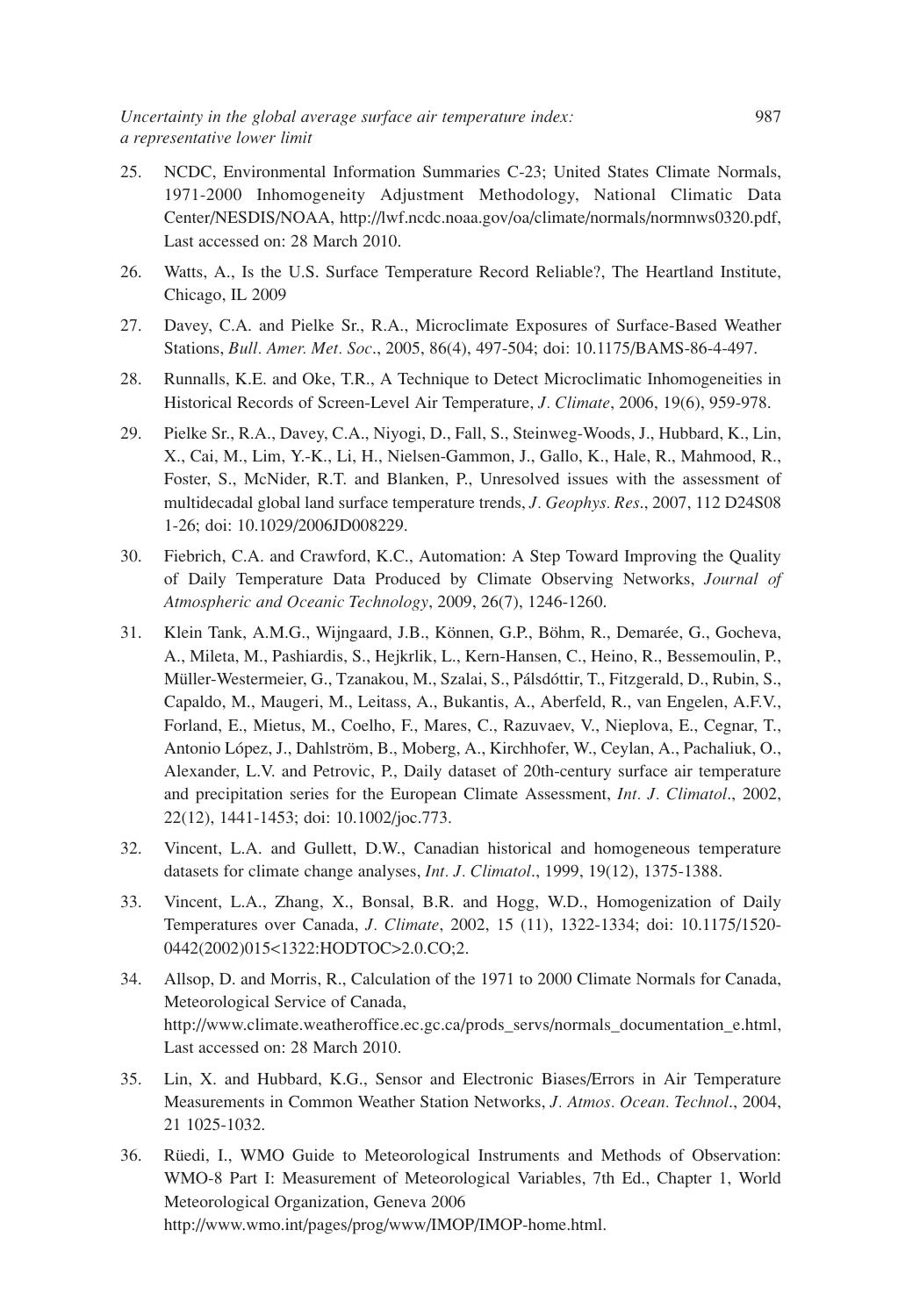- 37. Santer, B.D., Wigley, T.M.L., Boyle, J.S., Gaffen, D.J., Hnilo, J.J., Nychka, D., Parker, D.E. and Taylor, K.E., Statistical significance of trends and trend differences in layeraverage atmospheric temperature time series, *J. Geophys. Res*., 2000, 105(D6), 7337- 7356.
- 38. Eisenhart, C., Expression of the Uncertainties of Final Results, *Science*, 1968, 160 1201- 1204.
- 39. Taylor, B.N. and Kuyatt., C.E., Guidelines for Evaluating and Expressing the Uncertainty of NIST Measurement Results, National Institute of Standards and Technology, Washington, DC 1994 http://www.nist.gov/pml/pubs/tn1297/index.cfm.
- 40. Ishida, H., Seasonal variations of spectra of wind speed and air temperature in the mesoscale frequency range *Boundary-Layer Meteorology*, 1990, 52(4), 335-348.
- 41. Wendland, W.M. and Armstrong, W., Comparison of Maximum-Minimum Resistance and Liquid-in-Glass Thermometer Records, *J. Atmos. Oceanic Technol*., 1993, 10(2), 233-237.
- 42. Hubbard, K.G., Lin, X. and Walter-Shea, E.A., The Effectiveness of the ASOS, MMTS, Gill, and CRS Air Temperature Radiation Shields, *J. Atmos. Oceanic Technol*., 2001, 18(6), 851-864.
- 43. Snyder, R.L., Spano, D., Duce, P. and Cesaraccio, C., Temperature data for phenological models, *Int. J. Biometeorol*., 2001, 45(4), 178-183.
- 44. Lin, X., Hubbard, K.G. and Meyer, G.E., Airflow Characteristics of Commonly Used Temperature Radiation Shields, *J. Atmos. Oceanic Technol*., 2001, 18 (3), 329-339.
- 45. Tarara, J.M. and Hoheisel, G.-A., Low-cost Shielding to Minimize Radiation Errors of Temperature Sensors in the Field, *Hort. Sci*., 2007, 42(6), 1372-1379.
- 46. Hubbard, K.G., Lin, X., Baker, C.B. and Sun, B., Air Temperature Comparison between the MMTS and the USCRN Temperature Systems, *J. Atmos. Ocean. Technol*., 2004, 21 1590-1597.
- 47. Lira, I.H. and Wöger, W., The evaluation of standard uncertainty in the presence of limited resolution of indicating devices, *Meas. Sci. Technol*., 1997, 8 441-443; doi: 10.1088/0957-0233/8/4/012.
- 48. Quayle, R.G., Easterling, D.R., Karl, T.R. and Hughes, P.Y., Effects of Recent Thermometer Changes in the Cooperative Station Network, Bull. Amer. *Met. Soc*., 1991, 72 (11), 1718-1723; doi: 10.1175/1520-0477(1991)072<1718:EORTCI>2.0.CO;2.
- 49. Lin, X., Hubbard, K.G. and Baker, C.B., Surface Air Temperature Records Biased by Snow-Covered Surface, *Int. J. Climatol*., 2005, 25 1223-1236; doi: 10.1002/joc.1184.
- 50. Karl, T., U. S. Climate Reference Network: Site Information Handbook, National Climate Data Center, National Oceanic and Atmospheric Administration (NOAA), Asheville, NC 2002
- 51. Hubbard, K.G., Lin, X. and Baker, C.B., On the USCRN Temperature system, *J. Atmos. Ocean. Technol*., 2005, 22 1095-1101.